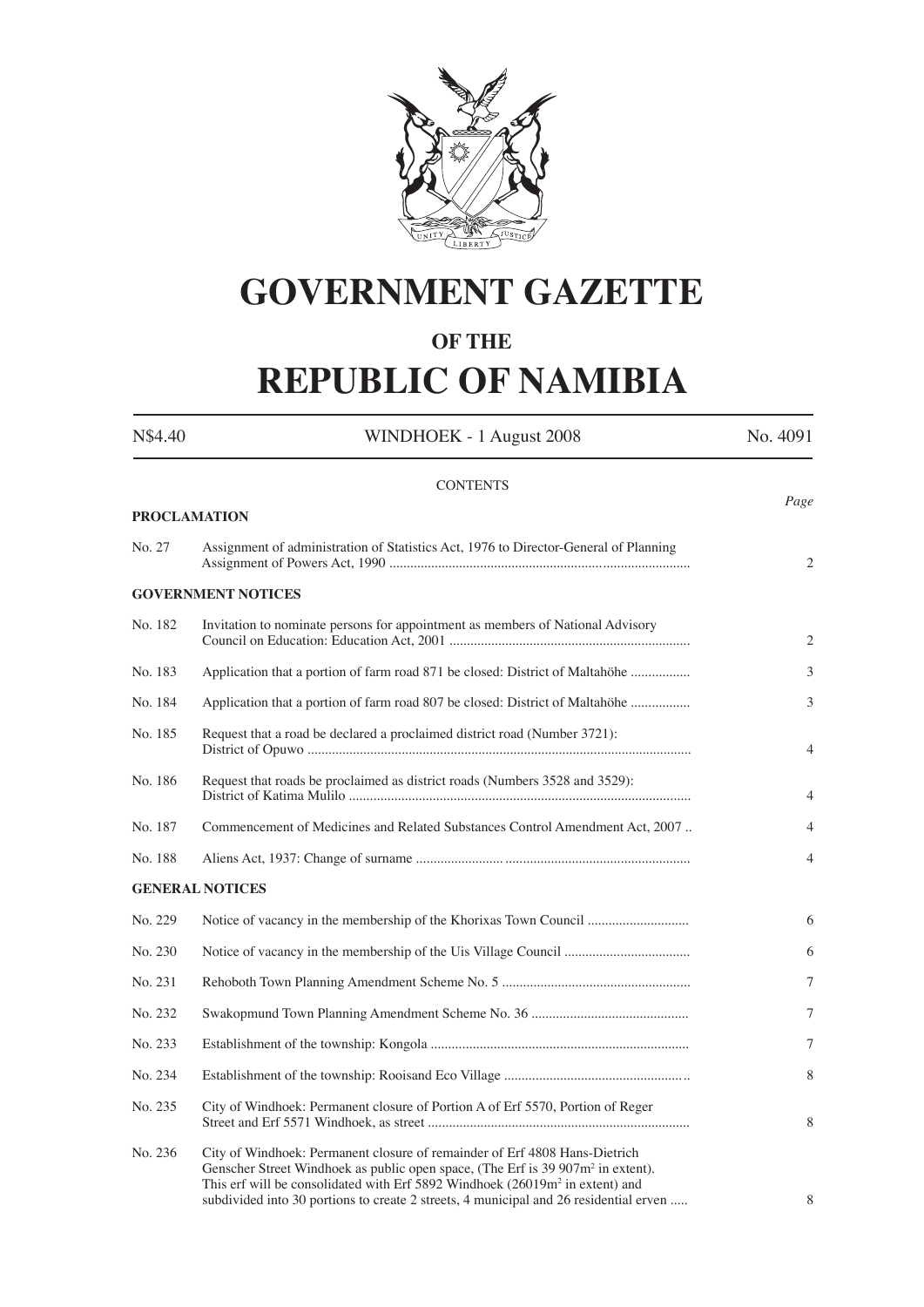| No. 237 | City of Windhoek: Permanent closure of Portions 1, 2 and 3 of Erf 108 Raben<br>Road, Hochland Park as street. These Portions are to create three additional | 9  |
|---------|-------------------------------------------------------------------------------------------------------------------------------------------------------------|----|
| No. 238 | Permanent closure of Portion A of Erf 565, Tsumeb Extension 4 as public open space                                                                          | 9  |
| No. 239 | Namibian Communication Commission: Granting of a commercial telecommuncations                                                                               | 10 |
| No. 240 |                                                                                                                                                             | 10 |
| No. 241 |                                                                                                                                                             | 10 |
| No. 242 |                                                                                                                                                             | 12 |
| No. 243 |                                                                                                                                                             | 17 |
| No. 244 | Bank of Namibia: Statement of Assets and Liabilities as at close of business on 30 June 2008                                                                | 21 |
|         |                                                                                                                                                             |    |

### **Proclamation**

#### by the

#### **PRESIDENT OF THE REPUBLIC OF NAMIBIA**

No. 27 2008

#### ASSIGNMENT OF ADMINISTRATION OF STATISTICS ACT, 1976 TO DIRECTOR-GENERAL OF PLANNING: ASSIGNMENT OF POWERS ACT, 1990

Under the powers vested in me by section 3(1)(a) of the Assignment of Powers Act, 1990 (Act No. 4 of 1990), I assign to the Director-General of Planning, appointed under Article 32(3)(i)(dd) of the Namibian Constitution, the administration of the provisions of the Statistics Act, 1976 (Act No. 66 of 1976), in so far as the powers, duties and functions conferred or imposed by that Act vest in me by virtue of Article 140 of the Namibian Constitution.

Given under my Hand and the Seal of the Republic of Namibia at Windhoek, this 28th day of June, Two Thousand and Eight.

**HIFIKEPUNYE POHAMA President BY ORDER OF THE PRESIDENT-IN-CABINET**  $\overline{\phantom{a}}$  , where  $\overline{\phantom{a}}$ 

### **Government Notices**

#### **MINISTRY OF EDUCATION**

No. 182 2008

#### INVITATION TO NOMINATE PERSONS FOR APPOINTMENT AS MEMBERS OF NATIONAL ADVISORY COUNCIL ON EDUCATION: EDUCATION ACT, 2001

In terms of subsection (4) of section 3 of the Education Act, 2001 (Act No. 16 of 2008), I invite the following bodies to nominate persons for the purposes of selection for appointment in terms of subsection (3) of that section as members of the National Advisory Council on Education within 30 days of publication of this notice in the *Gazette:*

(a) institutions of education higher than basic education;

(b) each Forum;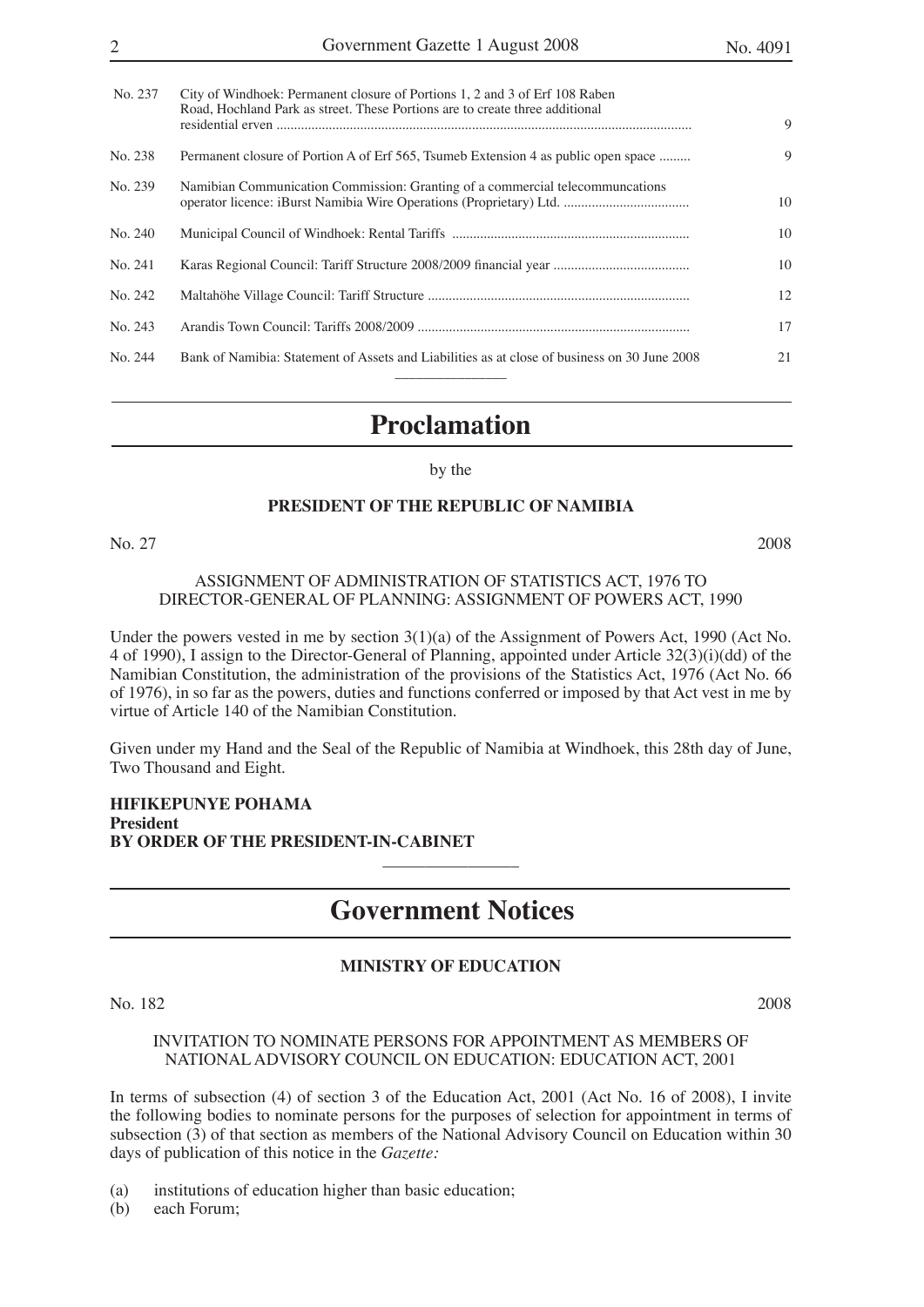- (c) non-governmental organisations;
- (d) national employers' organisations;<br>(e) recognised associations and unions
- (e) recognised associations and unions of teachers;<br>(f) representative bodies of learners and students;
- representative bodies of learners and students;
- (g) representative bodies of churches;
- (h) private schools;
- (i) the Council of Traditional Leaders; and
- (j) the National Organisation for Persons with Disabilities.

Nominations may be addressed to or submitted at the Directorate: Programme Quality and Assurance, Division: Diagnostic, Advisory and Training Services, Ministry of Education, Private Bag 13186, Windhoek, Government Park, 2nd Floor, Luther Street, Windhoek, for attention Ms E. Barrion.

#### **N. MBUMBA MINISTER OF EDUCATION** Windhoek, 1 July 2008

#### **MINISTRY OF WORKS AND TRANSPORT**

 $\overline{\phantom{a}}$  , where  $\overline{\phantom{a}}$ 

No. 183 2008

#### APPLICATION THAT A PORTION OF FARM ROAD 871 BE CLOSED: DISTRICT OF MALTAHÖHE

In terms of section 16(3) of the Roads Ordinance, 1972 (Ordinance 17 of 1972), it is hereby made known that application has been made to the Chairperson of the Roads Board of Hardap West that a portion of farm road 871 described in the Schedule and shown on sketch-map P2217 by the symbols A-B be closed.

A copy of this notice and the said sketch-map on which the road to which the application refers and other proclaimed, minor and private roads in the area are shown, shall for the full period of 30 days mentioned below, lie open to inspection at the offices of the Roads Authority, Windhoek, and the District Manager of the Roads Authority, Maltahöhe, during normal office hours.

Every person having any objection to the above-mentioned application is hereby commanded to lodge his or her objection in writing, with the grounds upon which it is based clearly and specifically therein stated, with the Liaison Officer: Roads Board, Private Bag 12030, Ausspannplatz, within a period of 30 days from the date of publication of this notice.

#### **SCHEDULE**

From a point (A on sketch-map P2217) at the junction with district road 871 on the farm Duwisib 84 generally northwards across the said farm to a point (B on sketch-map P2217) on the common boundary of the said farm and the farm Portion 1 (Harmonie) of Eldorado 168.

#### **MINISTRY OF WORKS AND TRANSPORT**

 $\overline{\phantom{a}}$  , where  $\overline{\phantom{a}}$ 

No. 184 2008

#### APPLICATION THAT A PORTION OF FARM ROAD 807 BE CLOSED: DISTRICT OF MALTAHÖHE

In terms of section 16(3) of the Roads Ordinance, 1972 (Ordinance 17 of 1972), it is hereby made known that application has been made to the Chairperson of the Roads Board of Hardap West that a portion of farm road 807 described in the Schedule and shown on sketch-map P2216 by the symbols A-B be closed.

A copy of this notice and the said sketch-map on which the road to which the application refers and other proclaimed, minor and private roads in the area are shown, shall for the full period of 30 days mentioned below, lie open to inspection at the offices of the Roads Authority, Windhoek, and the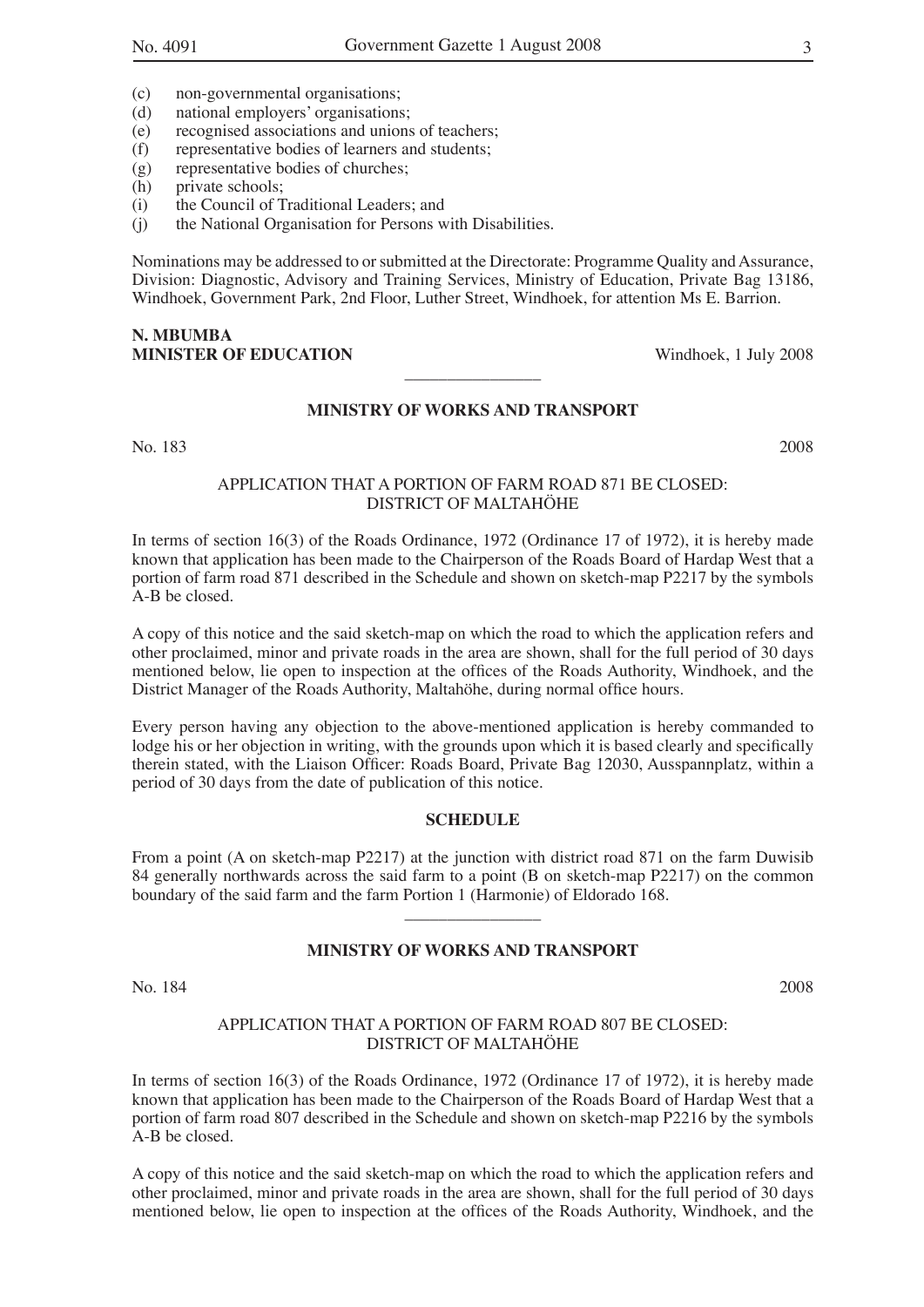District Manager of the Roads Authority, Maltahöhe, during normal office hours.

Every person having any objection to the above-mentioned application is hereby commanded to lodge his or her objection in writing, with the grounds upon which it is based clearly and specifically therein stated, with the Liaison Officer: Roads Board, Private Bag 12030, Ausspannplatz, within a period of 30 days from the date of publication of this notice.

#### **SCHEDULE**

From a point (A on sketch-map P2216) at the junction with farm road 807 on the common boundary of the farms Portion 1 (Wag-'n-bietjie) of Wartburg 54 and Portion 1 of (Elisenhof Suid) of Elisenhof 52 generally east-north-eastwards across the last-mentioned farm and the farms Remainder of Elisenhof 52 and Portion 2 (Loehenda) of Elisenhof 52 to a point (B on sketch-map P2216) on the district boundaries of Maltahöhe and Mariental and the common boundary on the last-mentioned farm and the farm Kinachas 37.

#### **MINISTRY OF WORKS AND TRANSPORT**

 $\overline{\phantom{a}}$  , where  $\overline{\phantom{a}}$ 

No. 185 2008

#### REQUEST THAT A ROAD BE DECLARED A PROCLAIMED DISTRICT ROAD (NUMBER 3721): DISTRICT OF OPUWO

In terms of section 17(2) of the Roads Ordinance, 1972 (Ordinance 17 of 1972), it is hereby made known that the Roads Board of Kunene requested that, in the district of Opuwo, a district road be proclaimed as described in the Schedule and shown on sketch-map P2218 by the symbols A-B.

A copy of this notice and the said sketch-map on which the road to which the request refers and other proclaimed, minor and private roads in the area are shown, shall for the full period of 30 days, mentioned below, lie open to inspection at the offices of the Roads Authority, Windhoek and the District Manager, of the Roads Authority, Opuwo, during normal office hours.

Every person having any objection to the above-mentioned request is hereby commanded to lodge his or her objection in writing, with the grounds upon which it is based clearly and specifically therein stated, with the Liaison Officer: Roads Boards, Private Bag 12030, Ausspannplatz, within a period of 30 days from the date of publication of this notice.

#### **SCHEDULE**

From a point (A on sketch-map P2218) at the junction with main road 67 near the place known as Otjokaware generally westwards and more and more west-north-westwards to a point (B on sketchmap P2218) at the junction with district road 3710.

 $\overline{\phantom{a}}$  , where  $\overline{\phantom{a}}$ 

#### **MINISTRY OF WORKS AND TRANSPORT**

No. 186 2008

#### REQUEST THAT ROADS BE PROCLAIMED AS DISTRICT ROADS (NUMBERS 3528 AND 3529): DISTRICT OF KATIMA MULILO

In terms of section 17(3) of the Roads Ordinance, 1972 (Ordinance 17 of 1972) it is hereby made known that the Roads Board of Caprivi requested that, in the district of Katima Mulilo, that roads be proclaimed as district roads (numbers 3528 and 3529) as described in Schedules I and II and shown on sketch-map P2215 by the symbols A-B and C-D respectively.

A copy of this notice and the said sketch-map on which the roads to which the request refers and other proclaimed, minor and private roads in the area are shown, shall for the full period of 30 days, mentioned below, lie open to inspection at the offices of the Roads Authority, Windhoek, and the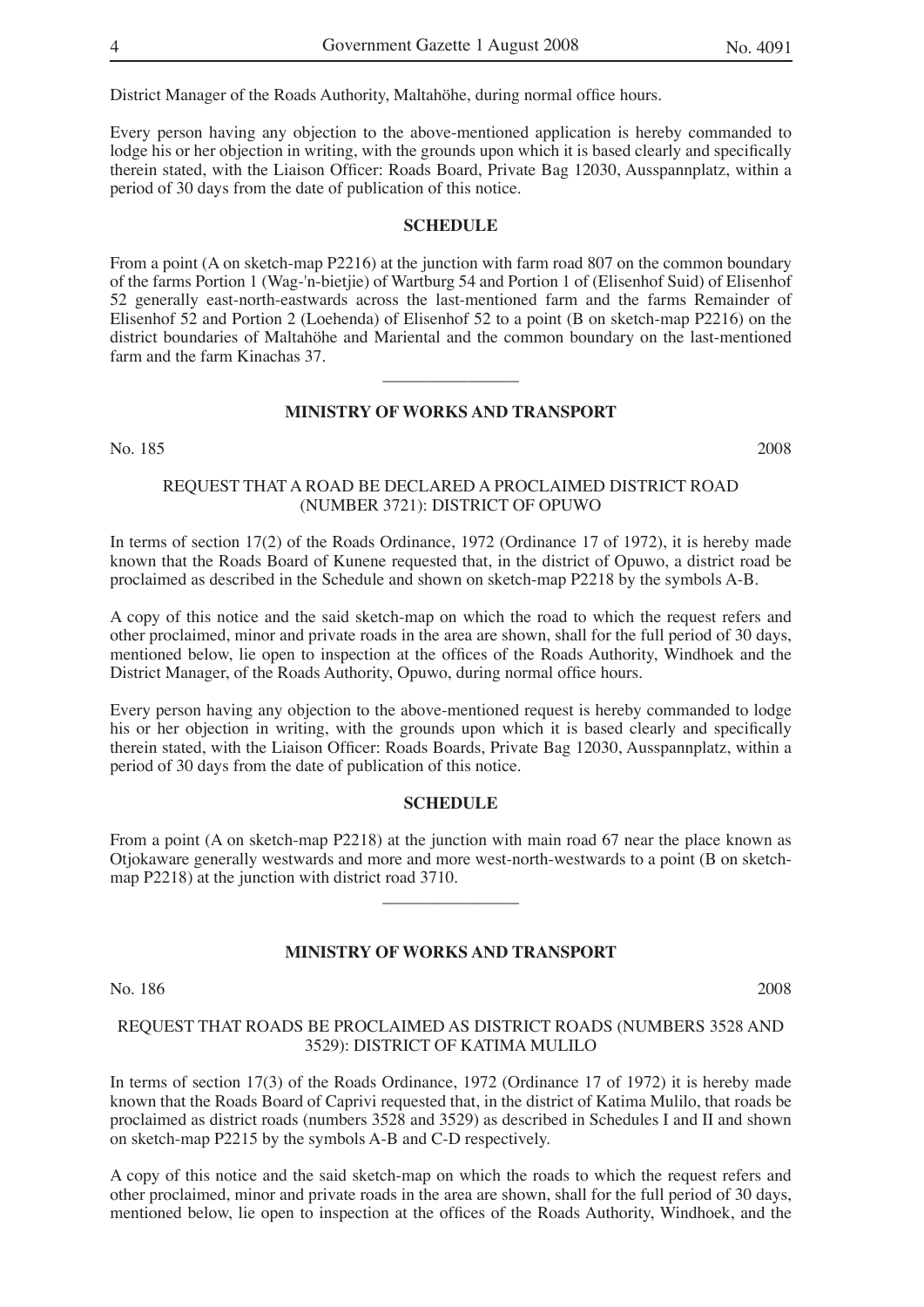District Manager, Katima Mulilo, during normal office hours.

Every person having any objection to the above-mentioned request is hereby commanded to lodge his or her objection in writing, with the grounds upon which it is based clearly and specifically therein stated, with the Liaison Officer: Roads Boards, Private Bag 12030, Ausspannplatz, within a period of 30 days from the date of publication of this notice.

#### **SCHEDULE I**

From a point (A on sketch-map P2215) at the junction with main road 125 at the place known as Lizauli generally east-north-eastwards via the places known as Sachona and Lubuta to a point (B on sketch-map P2215) at the junction with district road 3526.

#### **SCHEDULE II**

From a point (C on sketch-map P2215) at the junction with district road 3507 at the place known as Iseke generally south-south-eastwards and more and more southwards to a point (D on sketch-map P2215) at the junction with district road 3507 at the place known as Ibbu.

 $\overline{\phantom{a}}$  , where  $\overline{\phantom{a}}$ 

#### **MINISTRY OF HEALTH AND SOCIAL SERVICES**

No. 187 2008

#### COMMENCEMENT OF MEDICINES AND RELATED SUBSTANCES CONTROL AMENDMENT ACT, 2007

Under section 17 of the Medicines and Related Substances Control Amendment Act, 2007 (Act No. 8 of 2007), I determine that the Act comes into operation on the date of publication of this notice in the *Gazette*.

 $\overline{\phantom{a}}$  , where  $\overline{\phantom{a}}$ 

**MINISTRY OF HOME AFFAIRS AND IMMIGRATION**

#### **R. N. KAMWI MINISTER OF HEALTH AND SOCIAL SERVICES** Windhoek, 29th July 2008

No. 188 2008

#### ALIENS ACT, 1937: CHANGE OF SURNAME

In terms of section 9 (1) of the Aliens Act, 1937 (Act No. 1 of 1937), it is hereby made known that the Minister of Home Affairs and Immigration has under the said section authorized each person whose name and residential address appear in column 1 of the schedule hereto assume the surname mentioned in column 2 of the schedule opposite his or her name in column 1.

| <b>SURNAME</b> | <b>NAMES</b> (S) | <b>RESIDENTIAL ADDRESS</b>            | <b>SURNAME</b>    |
|----------------|------------------|---------------------------------------|-------------------|
| Andreas        | Aina             | Ombata Village, Omusati Region        | <b>Tileka</b>     |
| Ashilungu      | Iilya            | Onandjo Village, Omusati Region       | Shivute           |
| Erago          | Desderius        | Iipandayamiti Village, Omusati Region | Simon Erago       |
| Fassbender     | Alessandor       | 4 Lorenz Street, Windhoek             | Ribero-Fassbender |
| Fassbender     | Michele          | 4 Lorenz Street, Windhoek             | Ribero-Fassbender |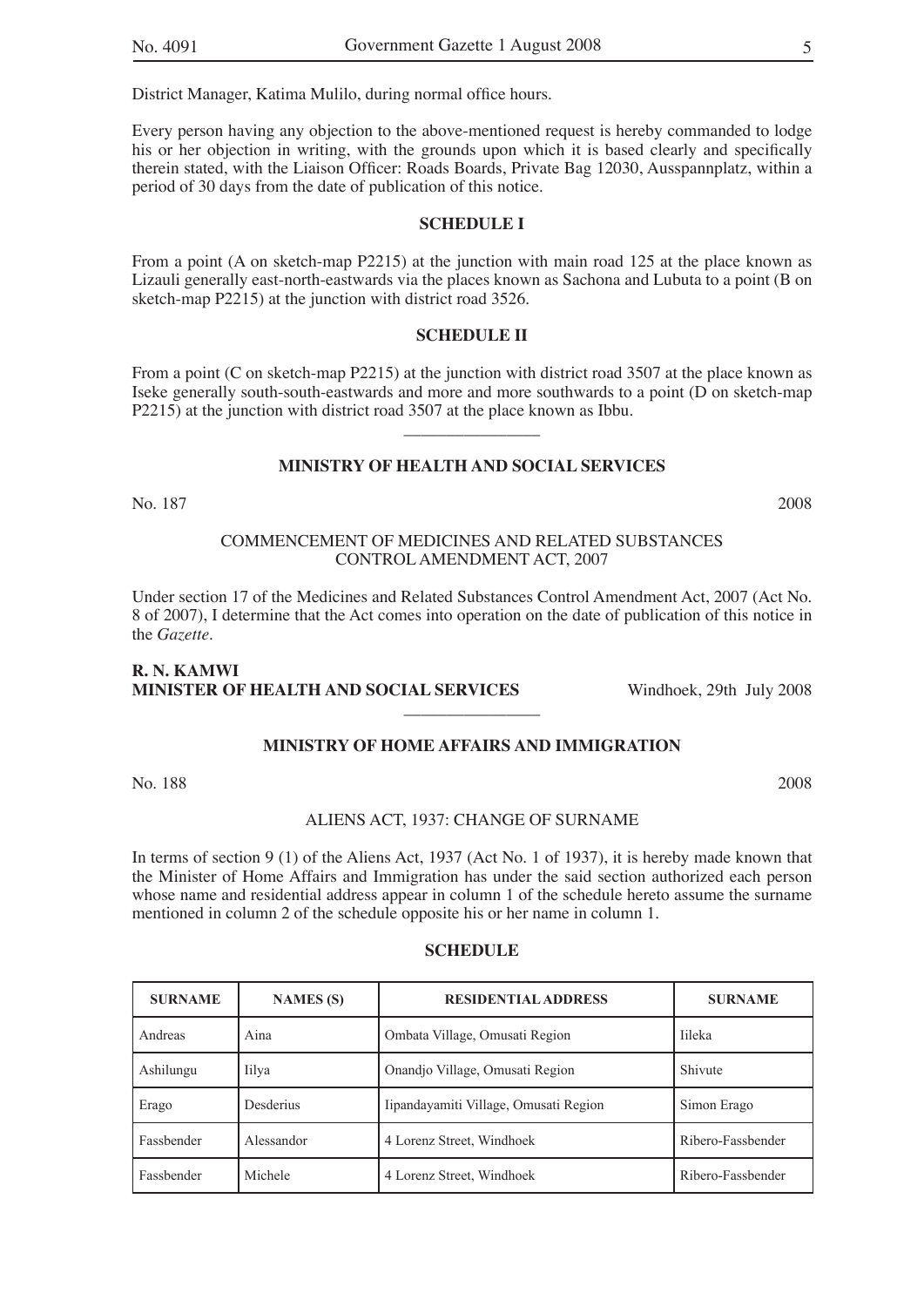| Fillipus      | Abed Amuntenya            | Erf 1116, Swakoppoort Street, Goreagab Dam    | <b>Tita</b> |
|---------------|---------------------------|-----------------------------------------------|-------------|
| Johannes      | Samuel                    | Erf 1746 Claudious Kandovazu Street, Wanaheda | Kulula      |
| Kanime        | Filemon Tangeni<br>Omwene | Uukwalumbu, Onganjera, Omusati Region         | Lukas       |
| Matthias      | Daisry Ndeshihala         | 161 Oloaf Palm Street, Eros, Windhoek         | Dumeni      |
| Nikanor       | Veronika                  | Ombwata, Uukwaluudhi                          | Mikael      |
| Pandeka       | Maria                     | Erf 3010 King Kauluma Street, Ombili          | Nampolo     |
| Paulus        | Josef                     | Erf 15/1 Pison Street, Katutura               | Adelar      |
| Sakaria       | Kaufiwetu                 | Olyavahenge, Omusati Region                   | Katangolo   |
| Shoombe       | Auguste                   | Tsandi, Omusati Region                        | Shikongo    |
| Simon         | Rauna Myute               | Erf 0347, Oshakati West                       | Shiimi      |
| <b>Tirwes</b> | Junias                    | Uubvlei Hostel, Block 6 Room 28, Oranjemund   | Ampweya     |
| Vilho         | Leonard Eino              | Oniihandi Village, Otjikoto Region            | Amunyela    |

## **General Notices**

#### **KHORIXAS TOWN COUNCIL**

No. 229 2008

#### NOTICE OF VACANCY IN THE MEMBERSHIP OF THE KHORXAS TOWN COUNCIL

In terms of Section 13(2) of the Local Authorities Act, 1992 (Act No. 23 of 1992) notice is hereby given that Councillor Efraim Gariseb, has resigned from his position as Councillor effective from 11 June 2008.

Notice is further given that UDF OF NAMIBIA has nominated Ms. Angela Sabatha, ID no: 710828 10169 to fill the vacant seat on the Management Committee of Khorixas Town Council.

#### **N. ≠ GAESEB CHIEF EXECUTIVE OFFICER**

#### **UIS VILLAGE COUNCIL**

 $\overline{\phantom{a}}$  , where  $\overline{\phantom{a}}$ 

No. 230 2008

#### NOTICE OF VACANCY IN THE MEMBERSHIP OF THE UIS VILLAGE COUNCIL

Notice is hereby given in terms of the provisions of Section 13(3) of the Local Authorities Act, 1992 (Act No. 23 of 1992) as amended, that Councillor Eric Xaweb vacated his Office from 20 May 2008.

Notice is further given to the SWAPO Party of Namibia to nominate a member of the Village Council of Uis within three (3) months from the date of publication of this notice.

 $\overline{\phantom{a}}$  , where  $\overline{\phantom{a}}$ 

**Z. /UISEB CHIEF EXECUTIVE OFFICER LOCAL AUTHORITY COUNCIL OF UIS**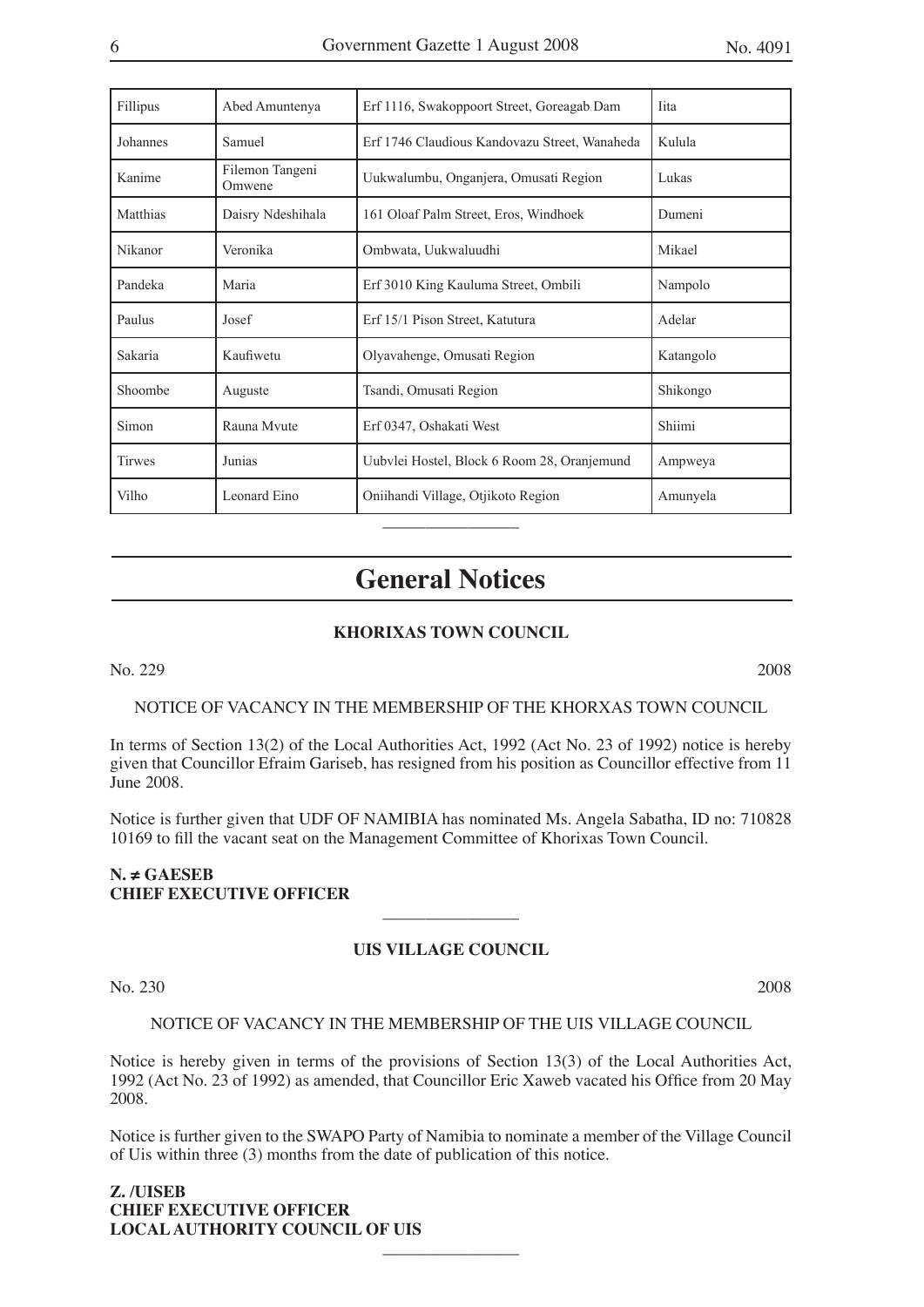No. 231 2008

#### REHOBOTH TOWN PLANNING AMENDMENT SCHEME NO. 5

Notice is hereby given in terms of Section 23 of the Town Planning Ordinance 1954, (Ordinance 18 of 1954), as amended, that the Rehoboth Town Planning Amendment Scheme No. 5, has been submitted to the Minister of Regional and Local Government, Housing and Rural Development for approval.

Copies of the Rehoboth Town Planning Amendment Scheme No. 5 and the maps, plans, documents and other relevant matters are lying for inspection during office hours at the Rehoboth Town Council and also at the Namibia Planning Advisory Board (NAMPAB), Ministry of Regional and Local Government, Housing and Rural Development, 2nd Floor, Room 234, GRN Office Park, Windhoek.

Any person who wishes to object to the approval of the Town Planning Scheme, should lodge objections in writing to the Secretary, Namibia Planning Advisory Board (NAMPAB), Private Bag 13289, Windhoek on or before 1 September 2008.

 $\overline{\phantom{a}}$  , where  $\overline{\phantom{a}}$ 

No. 232 2008

#### SWAKOPMUND TOWN PLANNING AMENDMENT SCHEME NO. 36

Notice is hereby given in terms of Section 23 of the Town Planning Ordinance 1954, (Ordinance 18 of 1954), as amended, that the Swakopmund Town Planning Amendment Scheme No. 36, has been submitted to the Minister of Regional and Local Government, Housing and Rural Development for approval.

Copies of the Swakopmund Town Planning Amendment Scheme No. 36 and the maps, plans, documents and other relevant matters are lying for inspection during office hours at the Municipality of Swakopmund and also at the Namibia Planning Advisory Board (NAMPAB), Ministry of Regional and Local Government, Housing and Rural Development, 2nd Floor, Room 234, GRN Office Park. Windhoek.

Any person who wishes to object to the approval of Swakopmund Town Planning Amendment Scheme No. 36, should lodge objections in writing to the Secretary, Namibia Planning Advisory Board (NAMPAB), Private Bag 13289, Windhoek on or before 1 September 2008.

 $\overline{\phantom{a}}$  , where  $\overline{\phantom{a}}$ 

No. 233 2008

#### ESTABLISHMENT OF THE TOWNSHIP: KONGOLA

Notice is hereby given in terms of subsection (5) of section 5 of the Townships and Division of Land Ordinance, 1963 (Ordinance 11 of 1963) as amended that application has been made for the establishment of the Township Kongola situated on Portion 1 of Kongola Townlands No. 1779 and that the application is lying open to inspection at the office of the Division Town Planning, 2nd floor, GRN Office Park in Windhoek and the Surveyor-General in Windhoek.

Any person who wishes to object to the application, may submit written evidence to the Townships Board, Private Bag 13289, Windhoek: Provided that such written evidence shall reach the Secretary of the Townships Board not later than 01 September 2008, or who is desirous of being heard or making representations at the Townships Board meeting which will be held on 09 September 2008 at 09h00 in Windhoek.

 $\overline{\phantom{a}}$  , where  $\overline{\phantom{a}}$ 

#### **P.D. SWART CHAIRMAN: TOWNSHIPS BOARD**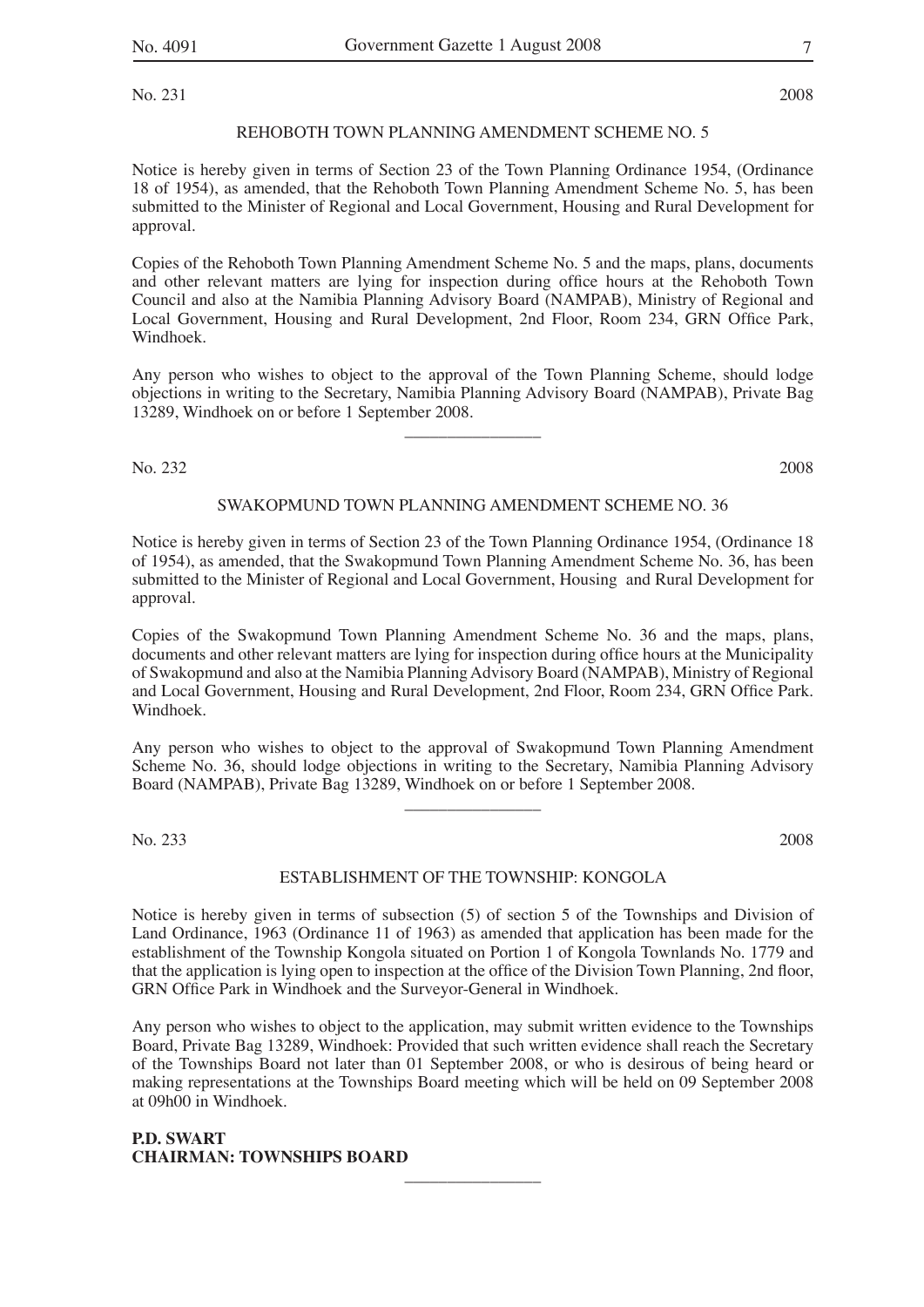No. 234 2008

#### ESTABLISHMENT OF THE TOWNSHIP: ROOISAND ECO VILLAGE

Notice is hereby given in terms of subsection (5) of section 5 of the Townships and Division of Land Ordinance, 1963 (Ordinance 11 of 1963) as amended that application has been made for the establishment of the Township Rooisand Eco Village situated on Portion 2 (of Portion 1) of the farm Rooisand Desert Ranch No. 938 and that the application is lying open to inspection at the office of the Division Town Planning, 2nd Floor, GRN Office Park in Windhoek and the Surveyor-General in Windhoek.

Any person who wishes to object to the application, may submit written evidence to the Townships Board, Private Bag 13289, Windhoek: Provided that such written evidence shall reach the Secretary of the Townships Board not later than 01 September 2008, or who is desirous of being heard or making representations at the Townships Board meeting which will be held on 09 September 2008 at 09h00 in Windhoek.

#### **P.D. SWART CHAIRMAN TOWNSHIPS BOARD**

#### **CITY OF WINDHOEK**

 $\overline{\phantom{a}}$  , where  $\overline{\phantom{a}}$ 

No. 235 2008

#### PERMANENT CLOSURE OF PORTION A OF ERF 5570, PORTION B OF REGER STREET AND ERF 5571 WINDHOEK, AS STREET

Notice is hereby given in terms of article  $50(1)(a)(ii)$  of the Local Authorities Act of 1992 (Act No. 23 of 1992) that the City of Windhoek proposes to close permanent the undermentioned portion as indicated on locality plan, which lies for inspection during office hours at the office of Urban Policy, Room 515, Municipal Offices, Independence Avenue.

#### PERMANENT CLOSURE OF PORTION A OF ERF 5570, PORTION B OF REGER STREET AND ERF 5571 WINDHOEK, AS STREET

Objections to the proposed closing are to be served on the Secretary: Townships Board, Private Bag 13289, and the Chief Executive Officer, P.O. Box 59, Windhoek, within 14 days after the appearance of this notice in accordance with Article  $50(3)(a)(iv)$  of the above Act.

#### **B. WATSON CHIEF PLANNER**

#### **CITY OF WINDHOEK**

 $\overline{\phantom{a}}$  , where  $\overline{\phantom{a}}$ 

No. 236 2008

#### PERMANENT CLOSURE OF REMAINDER OF ERF 4808 HANS-DIETRICH GENSCHER STREET WINDHOEK AS PUBLIC OPEN SPACE, (THE ERF IS 39 907 M2 IN EXTENT). THIS ERF WILL BE CONSOLIDATED WITH ERF 5892 WINDHOEK (26 019 M2 IN EXTENT) AND SUBDIVIDED INTO 30 PORTIONS TO CREATE 2 STREETS, 4 MUNICIPAL AND 26 RESIDENTIAL ERVEN

Notice is hereby given in terms of article  $50(1)(a)(ii)$  of the Local Authorities Act of 1992 (Act No. 23 of 1992) that the City of Windhoek proposes the permanent closure of the under mentioned portion as indicated on locality plan, which lies for inspection during office hours at the office of Urban Policy, Room 519, Municipal Offices, Independence Avenue.

PERMANENT CLOSURE OF REMAINDER OF ERF 4808 HANS-DIETRICH GENSCHER STREET WINDHOEK AS PUBLIC OPEN SPACE, (THE ERF IS 39 907 M2 IN EXTENT). THIS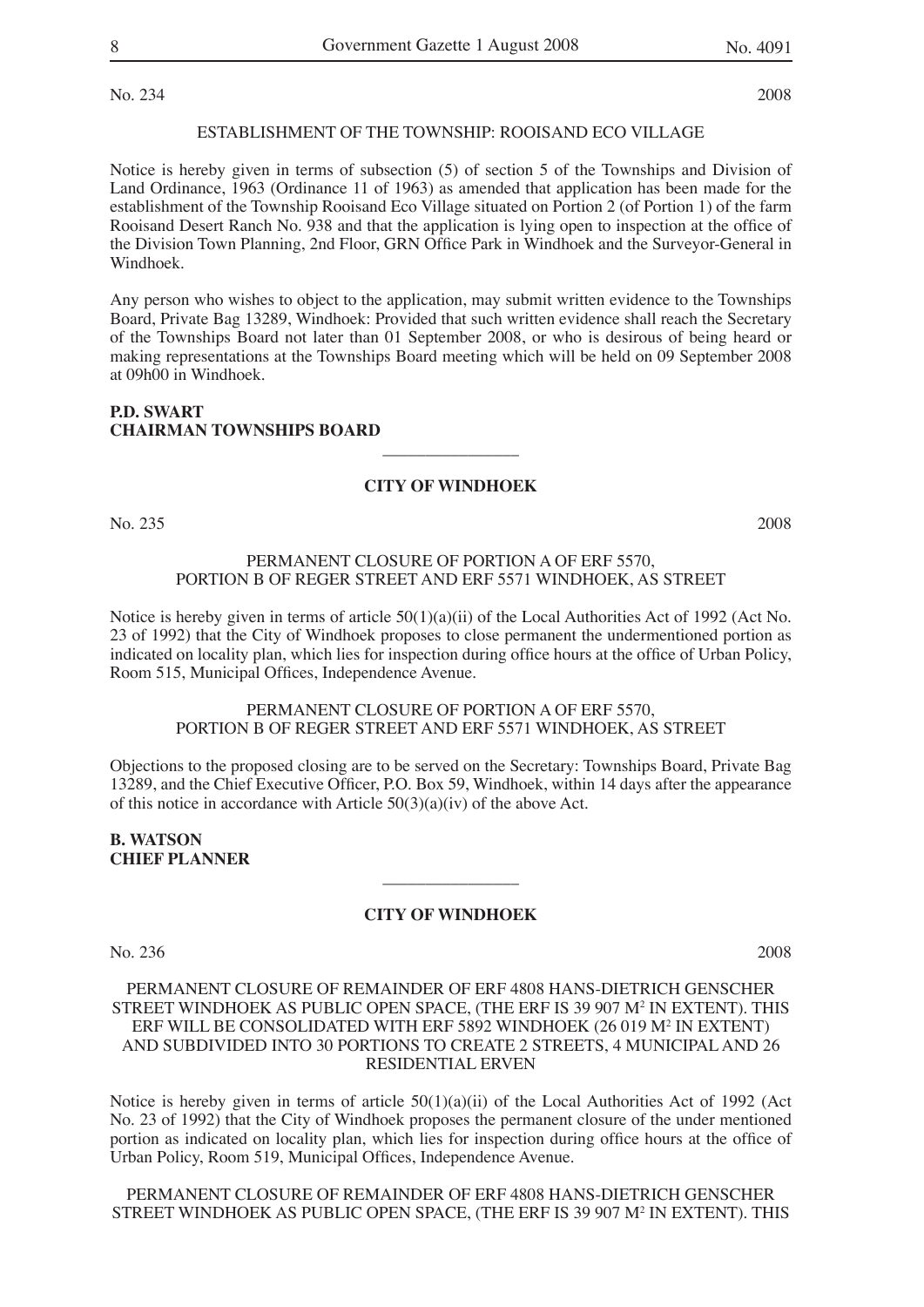#### ERF WILL BE CONSOLIDATED WITH ERF 5892 WINDHOEK (26 019 M2 IN EXTENT) AND SUBDIVIDED INTO 30 PORTIONS TO CREATE 2 STREETS, 4 MUNICIPAL AND 26 RESIDENTIAL ERVEN

Objections to the proposed closure are to be served on the Secretary: Townships Board, Private Bag 13289, and the Chief Executive Officer, P.O. Box 59, Windhoek, within 14 days after the appearance of this notice in accordance with Article  $50(1)(C)$  of the above Act.

#### **B. P. WATSON URBAN PLANNER**

#### **CITY OF WINDHOEK**

 $\overline{\phantom{a}}$  , where  $\overline{\phantom{a}}$ 

No. 237 2008

#### PERMANENT CLOSURE OF PORTIONS 1, 2 AND 3 OF ERF 108 RABEN ROAD HOCHLAND PARK AS STREET. THESE PORTIONS ARE TO CREATE THREE ADDITIONAL RESIDENTIAL ERVEN

Notice is hereby given in terms of article 50(1)(a)(ii) of the Local Authorities Act of 1992 (Act No. 23 of 1992) that the City of Windhoek proposes the permanent closure of the under mentioned portion as indicated on locality plan, which lies for inspection during office hours at the office of Urban Policy, Room 519, Municipal Offices, Independence Avenue.

#### PERMANENT CLOSURE OF PORTIONS 1, 2 AND 3 OF ERF 108 RABEN ROAD HOCHLAND PARK AS STREET. THESE PORTIONS ARE TO CREATE THREE ADDITIONAL RESIDENTIAL ERVEN

Objections to the proposed closure are to be served on the Secretary: Townships Board, Private Bag 13289, and the Chief Executive Officer, P.O. Box 59, Windhoek, within 14 days after the appearance of this notice in accordance with Article 50(1)(C) of the above Act.

 $\overline{\phantom{a}}$  , where  $\overline{\phantom{a}}$ 

#### **B. P. WATSON URBAN PLANNER**

No. 238 2008

#### PERMANENT CLOSURE OF PORTION A OF ERF 565, TSUMEB EXTENSION 4 AS PUBLIC OPEN SPACE

Notice is hereby given in terms of Section 50(1)(a)(ii) of the Local Authorities Act of 1992 (Act No. 23 of 1992), that the Tsumeb Town Council proposes to permanently close Portion A of Erf 565, Tsumeb Extension 4 as Public Open Space. The proposed closure is to sell Portion A of Erf 565, Tsumeb Extension 4 to Simply Build it Tsumeb Hardware Store and subsequently consolidate Portion A of Erf 565, Tsumeb Extension 4 with Erf 618 Tsumeb Extension 4 (located adjacent to each other) as indicated on the locality plan, which lies for inspection during office hours at the offices of the Tsumeb Town Council.

#### PERMANENT CLOSURE OF PORTION A OF ERF 565, TSUMEB EXTENSION 4 AS PUBLIC OPEN SPACE

Also please take note that any person objecting against the permanent closure as indicated above may lodge an objection together with the grounds thereof, with the Chief Executive Officer, Tsumeb Town Council and/or Stubenrauch Planning Consultants cc, in writing before or on 15 August 2008.

|                     | Th                                                 |
|---------------------|----------------------------------------------------|
| <b>PO Box 11869</b> | Tsi                                                |
| <b>Windhoek</b>     | Pr                                                 |
| Tel: 061-251189     | Tsi                                                |
|                     |                                                    |
|                     | <b>Applicant:</b> Stubenrauch Planning Consultants |

**The Chief Executive Officer Tsumeb Town Council Private Bag 2012 Tel: 061-251189 Tsumeb**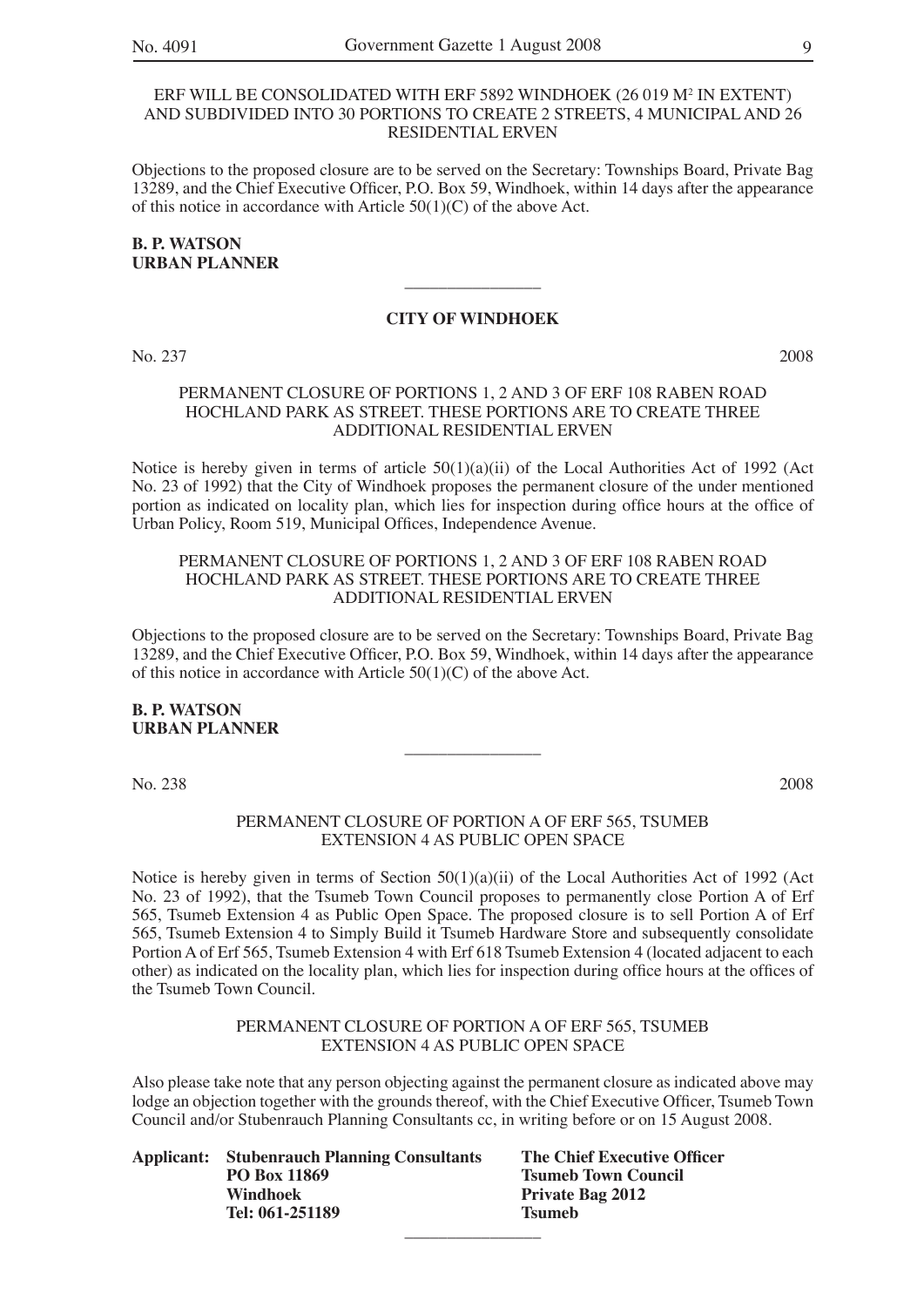#### **NAMIBIAN COMMUNICATIONS COMMISSION**

No. 239 2008

#### GRANTING OF A COMMERCIAL TELECOMMUNICATIONS OPERATOR LICENCE

In accordance with section 2(2) of the Posts and Telecommunications Act, 1992 (Act No. 19 of 1992) and section  $22(A)(1)(b)$  of the Namibian Communications Commission Act, 1992 (Act No. 4 of 1992), the following organisation has been granted a licence to operate a wireless telecommunications service.

Company Name: iBURST Namibia Wire Operations (Proprietary) Ltd.

Validity Period : 30 August 2013

**D. IMBILI CHAIRPERSON**

#### **MUNICIPAL COUNCIL OF WINDHOEK**

 $\overline{\phantom{a}}$  , where  $\overline{\phantom{a}}$ 

No. 240 2008

#### RENTAL TARIFFS

The Council of the Municipality of Windhoek, under Section 30 (1) (u) of the Local Authorities Act (Act No. 23 of 1992), as amended, has determined the **rental tariffs for the demarcated areas at the corner of Stokes and Patterson Streets** as set out in the Schedule below:

#### **SCHEDULE**

| Open stands (under roof):             | N\$30.00 |
|---------------------------------------|----------|
| Open stands (without roof structure): | N\$20.00 |

#### **BY ORDER OF THE COUNCIL**

**M. K. SHIKONGO CHAIRPERSON OF THE COUNCIL**

#### **KARAS REGIONAL COUNCIL**

 $\overline{\phantom{a}}$  , where  $\overline{\phantom{a}}$ 

No. 241 2008

#### TARIFF STRUCTURE: 2008/2009 FINANCIAL YEAR

| <b>Tariff Description</b> | <b>Current</b>        | <b>Increment</b> | 2008/2009 |
|---------------------------|-----------------------|------------------|-----------|
| Water                     | <b>KRC</b> : Namwater |                  |           |
| Noordoewer                | 7.82<br>9.50          | $5\%$            | 9.98      |
| Aus                       | 7.82<br>9.50          | 5%               | 9.98      |
| Warmbad                   | 7.82<br>9.50          | $5\%$            | 9.98      |
| Grunau                    | 7.82<br>9.50          | $5\%$            | 9.98      |
| Kosis                     | 6.61<br>8.02          | $5\%$            | 8.42      |
| Ariamsvlei                | 9.00<br>7.63          | $5\%$            | 9.45      |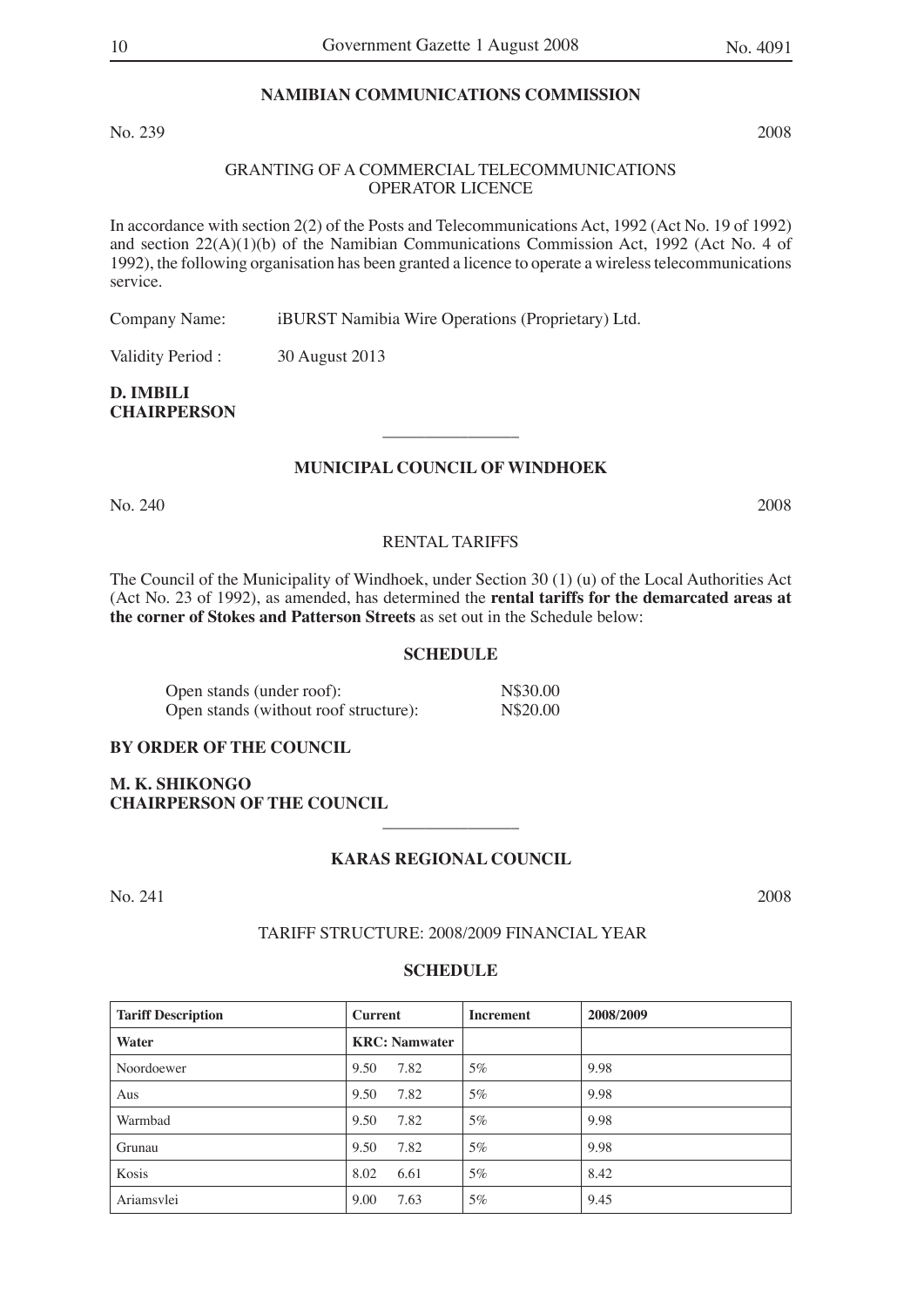| <b>Connection Fees</b>                  |                          |                      |                                     |
|-----------------------------------------|--------------------------|----------------------|-------------------------------------|
| Residential                             | 83.00                    | Actual cost+15%      | Actual cost $+15\%$                 |
| <b>Businesses</b>                       | 138.00                   | Actual cost+15%      | Actual cost + $15%$                 |
| Disconnection                           | $\overline{\phantom{a}}$ | $0\%$                | 150.00                              |
| Electricity                             | <b>KRC:NamPower</b>      |                      |                                     |
| Pre-Paid                                | 0.92<br>0.8238           | 5%                   | 0.97                                |
| <b>ECB</b>                              | 0.006                    | $0\%$                | 0.006                               |
| <b>Connection Fees</b>                  |                          |                      |                                     |
| Residential                             |                          | Actual cost + $15%$  | Actual cost + $15\%$                |
| <b>Businesses</b>                       |                          | Actual cost + $15\%$ | Actual cost + $15\%$                |
| <b>Electricity Conventional</b>         |                          |                      |                                     |
| <b>Businesses: Basic</b>                | 152.30                   | 5%                   | 160.00                              |
| Unit                                    | 0.72                     | 10%                  | 0.79                                |
| <b>ECB</b>                              | 0.006                    | Included in above    |                                     |
| Residential: Basic                      | 52.50                    | 5%                   | 55.13                               |
| Unit                                    | 0.72                     | $10\%$               | 0.79                                |
| <b>ECB</b>                              | 0.006                    | Included in above    |                                     |
| Disconnection                           |                          | $0\%$                | 150.00                              |
| <b>Assessment Rate</b>                  |                          |                      |                                     |
| Land Value                              | 0.1134                   | 5%                   | 0.11907                             |
| Land Improvement                        | 0.11907                  | $5\%$                | 0.125024                            |
| Clearance Certificate: Rates and Taxes  | 50.00                    | 15%                  | 57.50                               |
| <b>Burial Fees: Adult</b>               | 32.00                    | 10%                  | 35.20                               |
| Child                                   | 17.00                    | $10\%$               | 18.70                               |
| Digging of grave not included           |                          |                      |                                     |
| <b>Advertisement</b>                    |                          |                      |                                     |
| Billboards: 3*6m                        | $600.00\ \mathrm{p/m}$   | 8.5%                 | 650.00 p/m                          |
| $3*12m$                                 | 900.00 p/m               | $8.5\%$              | 976.50 p/m                          |
| $5.5*6m$                                | 1100.00 p/m              | $8.5\%$              | 1193.50p/rn                         |
| $9.6m +$                                |                          | $0\%$                | 1650.0 p/m                          |
| Lease of Land (PTO)                     |                          |                      |                                     |
| Residential                             |                          |                      | 10.00 $p/m^2$                       |
| <b>Business</b>                         |                          |                      | 15.00 $p/m^2$                       |
| Churches and other charity Institutions |                          |                      | 60.00 per month less than 1000 $m2$ |
| <b>House Rentals</b>                    |                          |                      |                                     |
| Family Units                            |                          |                      | 50.00                               |
| Single Units                            |                          |                      | 30.00                               |
| <b>Sewerage: Septic Tanks</b>           |                          |                      |                                     |
| <b>Basic Charges: All customers</b>     | 10.00                    | 20%                  | 12.00                               |
| Residential                             | $25.00~\rm{p/m^3}$       | $25\%$               | 31.25                               |
| <b>Business</b>                         | 25.00 $p/m^3$            | 25%                  | 31.25                               |
| Night soil                              | 15.00                    | $0\%$                | 15.00                               |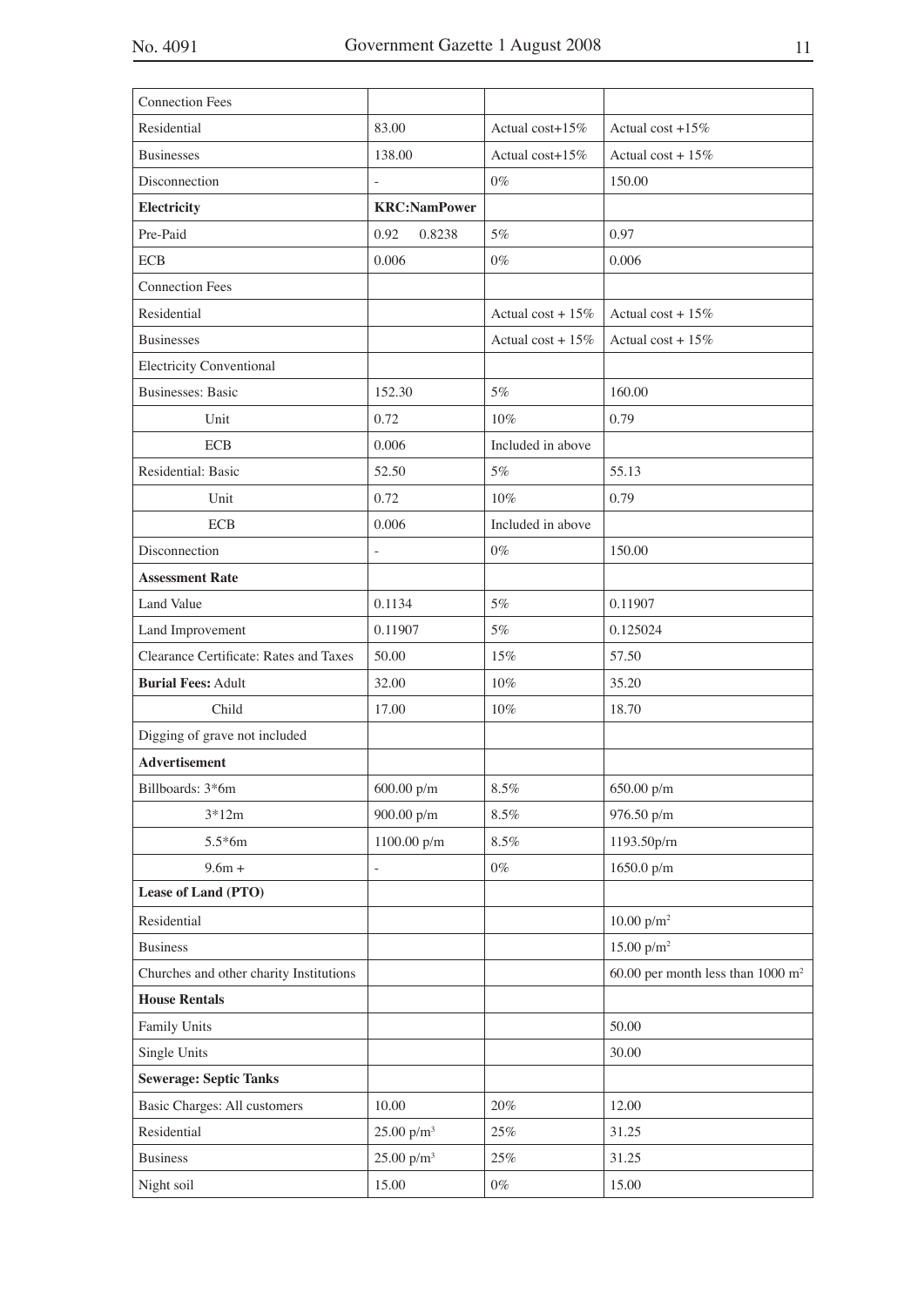| <b>Refuse Removal</b>              |              |       |                                                  |
|------------------------------------|--------------|-------|--------------------------------------------------|
| Residential                        | 15.00        | 10%   | 15.50                                            |
| <b>Businesses</b>                  | 15.00        | 15%   | 17.25                                            |
| Sewerage                           |              | $0\%$ | Actual cost+15%                                  |
| Sewerage connection: All customers |              |       |                                                  |
| <b>Grazing fees</b>                |              |       |                                                  |
| Commercial                         | 4.00 per ssu | 10%   | 4.40                                             |
| Farmers                            | 7.50 per lsu | 10%   | 8.25                                             |
| Communal                           | 1.50 per ssu | 10%   | 165.00                                           |
| Farmers-Small                      |              |       |                                                  |
| - Large                            | 3.00 per lsu | 10%   | 3.30                                             |
| <b>Tender Documents</b>            |              |       |                                                  |
| All type of services               | 200.00       | $0\%$ | 200.00                                           |
| <b>Fishing Licenses</b>            | 14.20        | 20%   | 17.04                                            |
| Renting of Community Hall          |              | $0\%$ | 100.00 per day                                   |
| <b>Building Sand</b>               | 30.00 per m3 | 30%   | 39.00                                            |
| <b>Renting of P.A System</b>       |              |       | 300.00 per day<br>plus operator's<br>actual cost |

Note: Senior citizens are exempt from fees for water and electricity connection.

#### **BY ORDER OF THE KARAS REGIONAL COUNCIL**

#### **D. BOOIS CHAIRPERSON OF THE COUNCIL** 23 June 2008

### **MALTAHÖHE VILLAGE COUNCIL**

 $\overline{\phantom{a}}$  , where  $\overline{\phantom{a}}$ 

No. 242 2008

#### TARIFF STRUCTURE

The Maltahöhe Village Council has under sections 30(1)(u) and 73(1) of the Local Authorities Act of 1992 (Act No. 23 of 1992) determined the charges, fees, rates, and other monies payable in respect of services rendered by the Council as set out in the Schedule below, with effect from the 1st of July 2008.

|                |                  |                                          | 2007/2008 | 2008/2009 |
|----------------|------------------|------------------------------------------|-----------|-----------|
| $\mathbf{A}$ . | WATER            |                                          |           |           |
|                | 1.               | <b>Water Basic Charges</b>               |           |           |
|                | a)               | Residential per month                    | 20.00     | 30.00     |
|                | b)               | Businesses and other customers per month | 62.00     | 80.00     |
|                | $\overline{2}$ . | <b>Unit Charges</b>                      |           |           |
|                | a)               | Per 1000 Litres                          | 5.51      | 7.50      |
|                | b)               | Pre-paid water (Informal)                | 8.34      | 8.76      |
|                | $\mathbf{c})$    | Pre-paid water (Formal)                  | 5.75      | 9.20      |
|                | 3.               | <b>Service Fees</b>                      |           |           |
|                | a)               | Deposit-residential                      | 200.00    | 150.00    |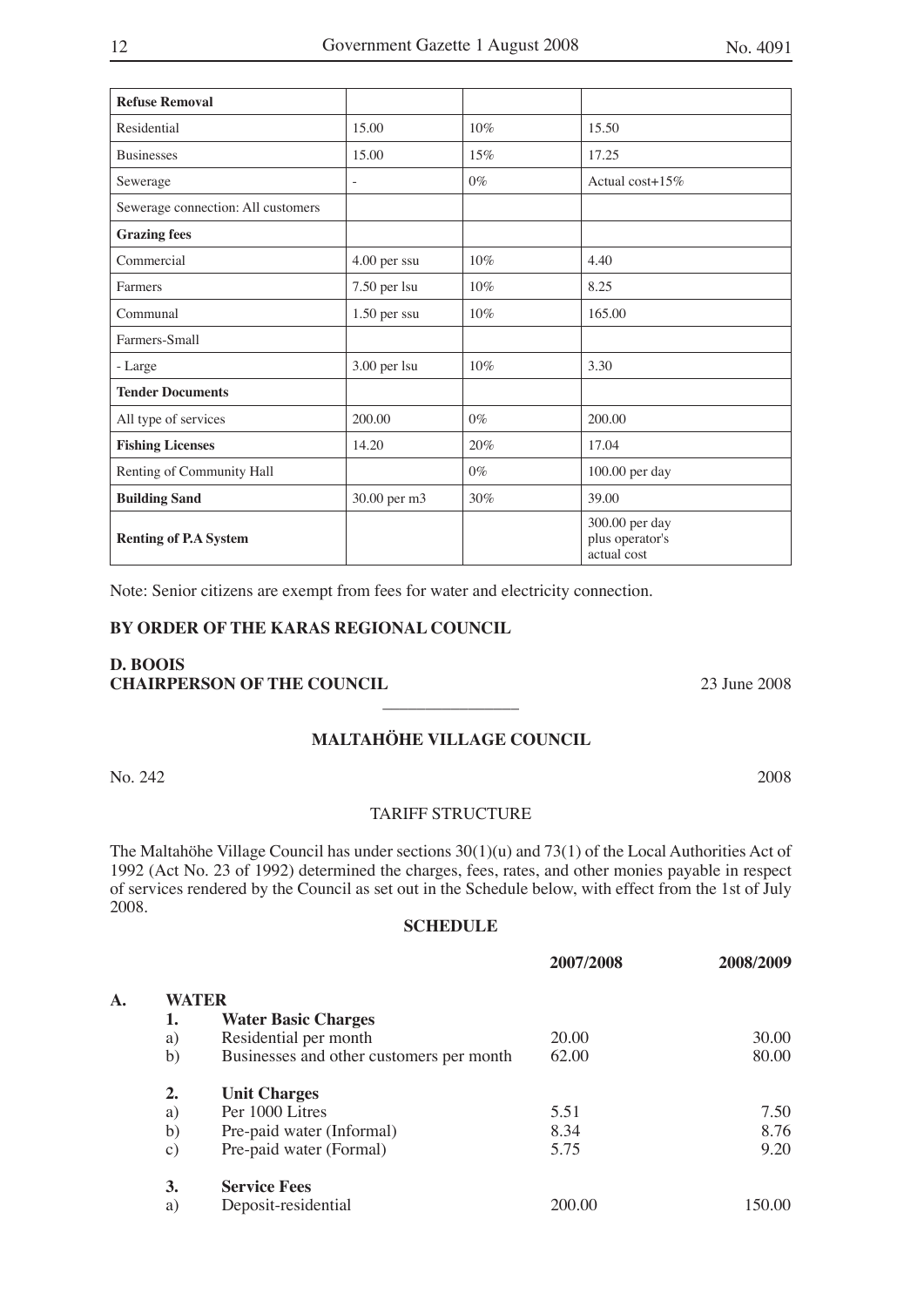**B.** 

**C.** 

|    | b)           | Deposit-all other customers<br>200.00                                                      | 350.00          |
|----|--------------|--------------------------------------------------------------------------------------------|-----------------|
|    | $\circ$ )    | Deposit-all temporary customers                                                            | 1200.00         |
|    | d)           | Connection of a pipe under 26 mm                                                           | 500.00          |
|    | e)           | Connection of a pipe above 25 mm                                                           | 1200.00         |
|    | f)           | Reconnection fees (household)                                                              | 90.00           |
|    | g)           | Reconnection fees (other customers)                                                        | 300.00          |
|    | h)           | Re/disconnection on request                                                                | 150.00          |
|    | $\mathbf{i}$ | Reallocation of meter after approval                                                       | 700.00          |
|    | 4.           | <b>IIIegaI</b> connections, Bypass, Sabotage and/or Tempering with meter                   |                 |
|    | a)           | First offence (plus consumption)                                                           | 2000.00         |
|    | b)           | Second offence (plus consumption, and legal costs)                                         | 2000.00         |
|    | 5.           | <b>CaII Out Fees</b>                                                                       |                 |
|    | a)           | Repairing water reticulation (customers side) (from the meter)                             | 200.00          |
| В. |              | <b>ELECTRICITY</b>                                                                         |                 |
|    | 1.           | <b>Basic Charges</b>                                                                       |                 |
|    | a)           | Large Users Business                                                                       |                 |
|    |              | 100 Three Phase                                                                            | N\$25.92/Ampere |
|    |              | 80 Three Phase                                                                             | N\$16.20/Ampere |
|    |              | 60 Three Phase                                                                             | N\$10.80/Ampere |
|    | b)           | Medium Users Business - Single Phase                                                       | N\$4.50/Ampere  |
|    | $\circ$ )    | Small consumer - Single Phase                                                              | N\$3.00/Ampere  |
|    | 2.           | <b>Units</b>                                                                               |                 |
|    | a)           | Pre-paid Electricity (Meter)                                                               | N\$0.710        |
|    | b)           | Conventional Electricity (Meter)                                                           | N\$0.672        |
|    | 3.           | <b>Service Fees</b>                                                                        |                 |
|    | a)           | Deposit residential                                                                        | 150.00          |
|    | b)           | Deposit-all other customers                                                                | 350.00          |
|    | $\circ$ )    | Deposit-temporary residential                                                              | 150.00          |
|    | d)           | Deposit-all temporary customers                                                            | 1200.00         |
|    | $\epsilon$ ) | Reconnection fees (household)                                                              | 90.00           |
|    | f)           | Reconnection fees (all other customers)                                                    | 300.00          |
|    | g)           | Re/disconnection on request                                                                | 150.00          |
|    | h)           | Reallocation of meter after approval                                                       | 700.00          |
|    | 4.           | <b>Maximum Demand Charges</b>                                                              |                 |
|    |              | Shall be applicable and being charged as per the Electricity Control Board guide-<br>lines |                 |
|    |              |                                                                                            |                 |
| С. | 1.           | <b>SANITATION</b><br><b>Domestic and Garden Refuse Removal Basic Charges</b>               |                 |
|    | a)           | Residential (Domestic) refuse per month                                                    | 30.00           |
|    | b)           | Coca shops per bin                                                                         | 40.00           |
|    | $\circ$ )    | Other customers per bin                                                                    | 100.00          |
|    | d)           | Construction material per load                                                             | 300.00          |
|    | e)           | Renting and removal of skip container                                                      | 380.00          |
|    | f)           | Illegal dumping of refuse                                                                  | 200.00          |
|    | g)           | Removal of garden refuse                                                                   |                 |
|    |              | Maltahöhe town area                                                                        | 100.00          |
|    |              | Andrewville                                                                                | 30.00           |
|    |              |                                                                                            |                 |
|    | 2.<br>a)     | <b>Cutting and Removal of Trees</b><br>Small trees                                         | 60.00           |
|    | b)           | <b>Bushes</b>                                                                              | 70.00           |
|    | $\circ$ )    | Illegal cutting of trees                                                                   | 700.00          |
|    |              |                                                                                            |                 |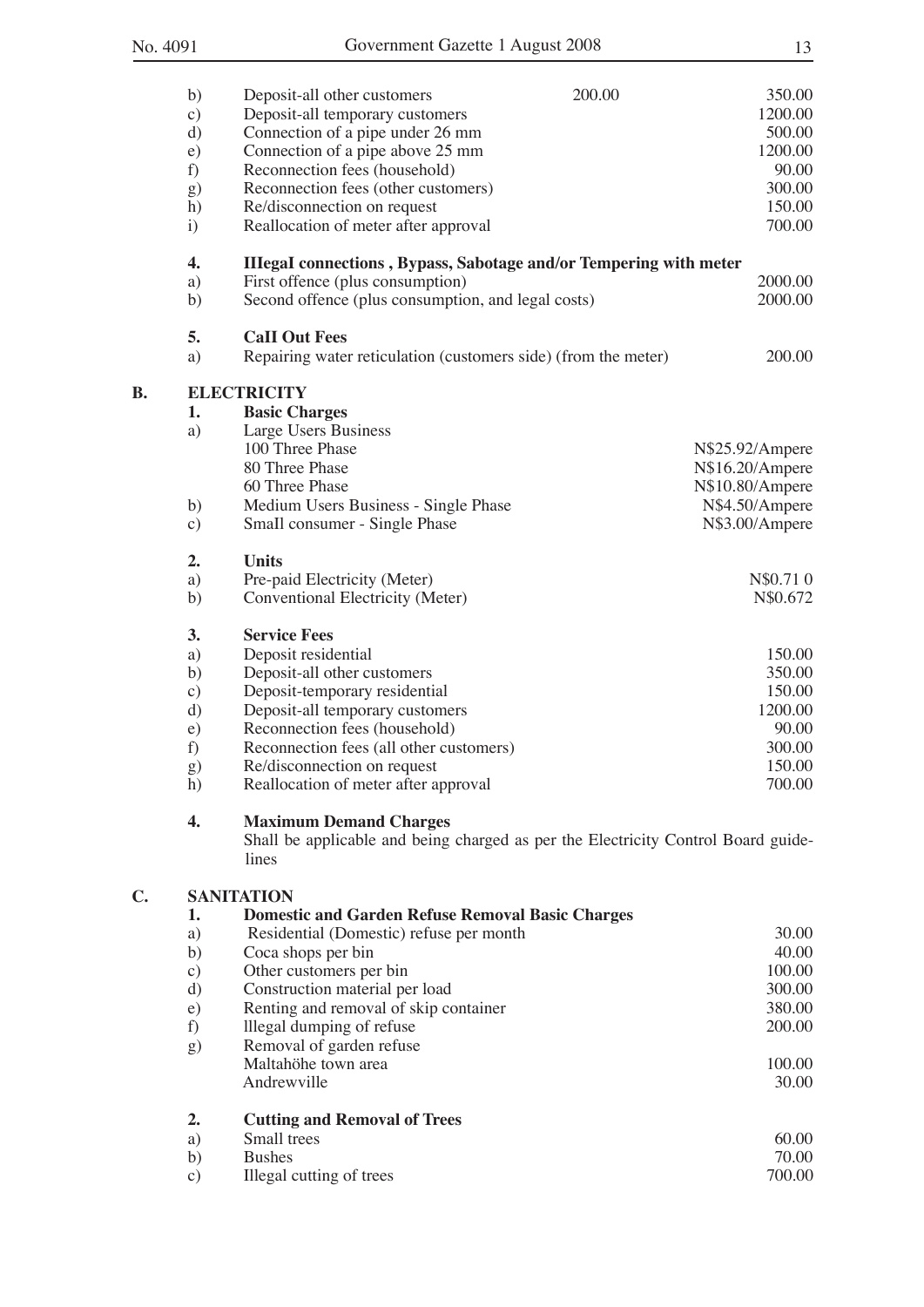|    | 3.                    | <b>Sewerage Services</b>                                                                                                                         |                |
|----|-----------------------|--------------------------------------------------------------------------------------------------------------------------------------------------|----------------|
|    | a)                    | Sewerage-residential basic charges per month                                                                                                     | 20.00          |
|    | b)                    | Sewerage-all other consumers basic charges per month                                                                                             | 50.00          |
|    | $\circ$ )             | Sewerage-residential per toilet                                                                                                                  | 10.00          |
|    | d)                    | Sewerage-all other customers per toilet per month                                                                                                | 15.00          |
|    | e)                    | Sewerage connection-residential                                                                                                                  | 350.00         |
|    | f)                    | Sewerage connection-all other customers                                                                                                          | 650.00         |
|    | 4.                    | <b>Removal of Sewerage Water</b>                                                                                                                 |                |
|    | a)                    | Maltahöhe town per 1000 litres or part thereof (including Andrewville)                                                                           | 45.00          |
|    | b)                    | Peri-urban per 1000 litres or part thereof (plus N\$7.50 per km)                                                                                 | 50.00          |
|    | $\circ$ )             | Unblocking a sewer line                                                                                                                          | 70.00          |
| D. |                       | <b>ENVIRONMENTAL HEALTH</b>                                                                                                                      |                |
|    | 1.                    | <b>Abattoir Inspection Fees</b>                                                                                                                  |                |
|    | a)                    | Per cattle, horse, donkey, mule                                                                                                                  | 30.00          |
|    | b)                    | Per sheep or goat                                                                                                                                | 10.00          |
|    | $\circ$ )             | Per calf                                                                                                                                         | 20.00          |
|    | d)                    | Per pig                                                                                                                                          | 15.00          |
|    | $\epsilon$ )          | Per any other domesticated animal or game (wheighing more than 100kg)                                                                            | 40.00<br>15.00 |
|    | f)                    | Per any other domesticated animal or game (wheighing less than 100.1kg)<br>Per any other domesticated animal or game (wheighing less than 20 kg) | 8.00           |
|    | g)<br>h)              | Slaughtering without permission                                                                                                                  | 150.00         |
|    |                       |                                                                                                                                                  |                |
|    | 2.                    | <b>Fitness Certificate</b>                                                                                                                       |                |
|    | a)                    | Hawkers or Peddlers per annum                                                                                                                    | 120.00         |
|    | b)                    | Small business per annum                                                                                                                         | 240.00         |
|    | $\circ$ )             | Medium business per annum                                                                                                                        | 480.00         |
|    | d)                    | Large business per annum                                                                                                                         | 960.00         |
|    | e)                    | Chain business per annum                                                                                                                         | 1920.00        |
|    | 3.                    | <b>Pest Control Services (Malaria included)</b>                                                                                                  |                |
|    | a)                    | Domestic (per 10 square metres or part thereof)                                                                                                  | 15.00          |
|    | b)                    | Business (per 10 square metres or part thereof)                                                                                                  | 30.00          |
|    | $\circ$ )             | Other institutions (per 10 square metres or part thereof)                                                                                        | 20.00          |
| Е. | <b>POUNDS</b>         |                                                                                                                                                  |                |
|    | 1.                    | <b>Detention Fees</b>                                                                                                                            |                |
|    | a)                    | Sheep or goat per day or part thereof                                                                                                            | 3.00           |
|    | b)                    | Any other animal per day or part thereof                                                                                                         | 10.00          |
|    | 2.                    | <b>Grazing Fees</b>                                                                                                                              |                |
|    | a)                    | Sheep or goat per day or part thereof                                                                                                            | 5.00           |
|    | b)                    | Any other animal per day or part thereof                                                                                                         | 15.00          |
|    | 3.                    | <b>Feeding Fees</b>                                                                                                                              |                |
|    | a)                    | Goat or sheep per day or part thereof                                                                                                            | 5.00           |
|    | b)                    | Any other animal per day or part thereof                                                                                                         | 15.00          |
|    | 4.<br>a)              | <b>Movement or Driving of Animals</b><br>Delivering of animals to the pound per animal                                                           |                |
| F. |                       | ASSESSMENT RATES ON RATABLE PROPERTIES AND RENTALS                                                                                               | 1.00           |
|    | 1.                    | <b>Rates and Taxes</b>                                                                                                                           |                |
|    | a)                    | <b>Land/Site/Erf Value</b>                                                                                                                       |                |
|    | $\mathbf{i}$          | On all residential site, value per one dollar (N\$1.00) per annum                                                                                | 0.636          |
|    | $\ddot{11})$          | On all business and other site, value per one dollar (N\$1.00) per annum                                                                         | 2.660          |
|    |                       |                                                                                                                                                  |                |
|    | $\mathbf{b}$          | <b>Improvement Value</b>                                                                                                                         |                |
|    | i)                    | Residential value per one dollar (N\$1.00) per annum                                                                                             | 0.030          |
|    | $\ddot{\mathrm{11}})$ | Business and other customers value per one dollar (N\$1.00) per annum                                                                            | 0.080          |
|    |                       |                                                                                                                                                  |                |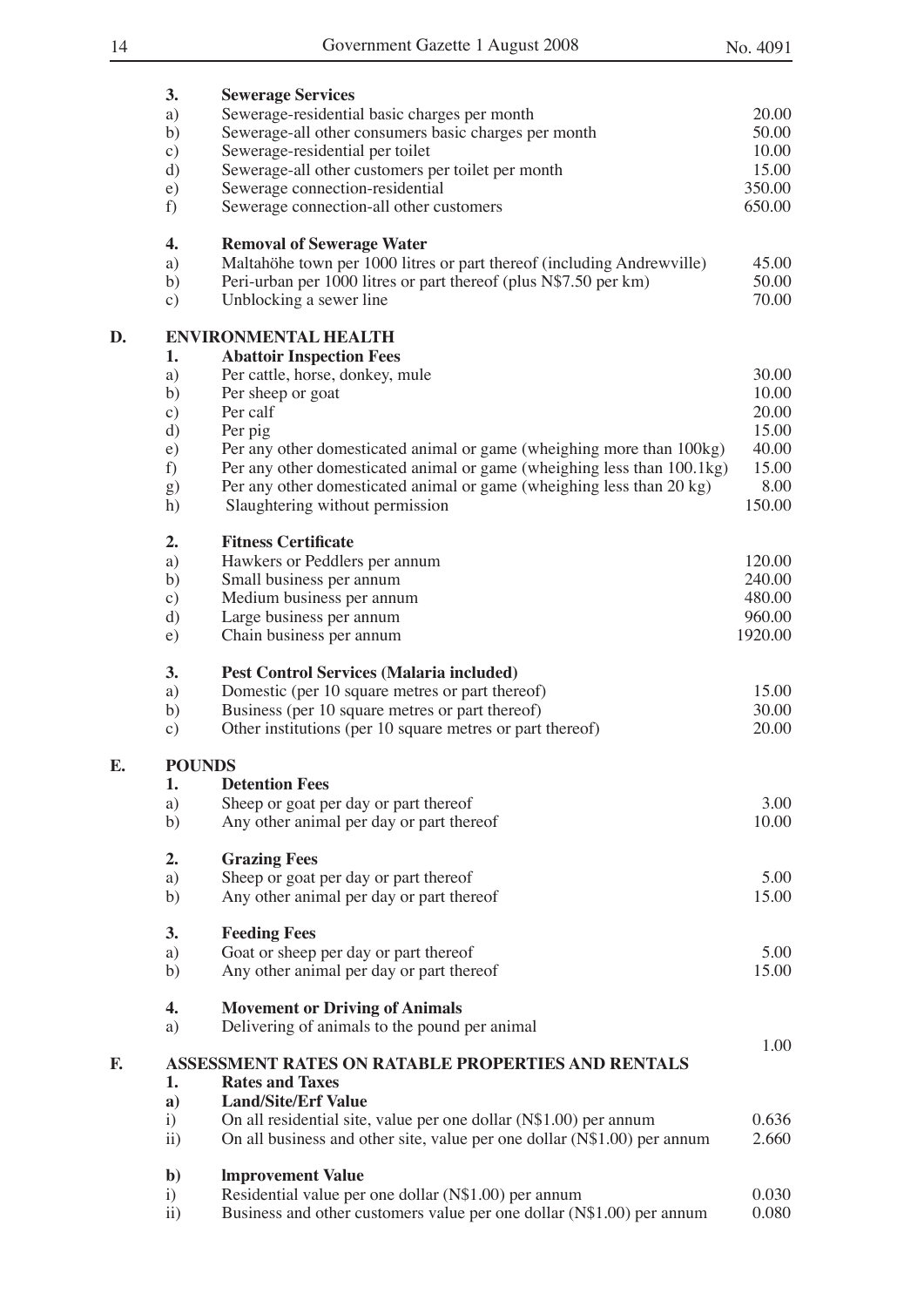|                  | All Assessment Rates calculated as follows:                                 |         |
|------------------|-----------------------------------------------------------------------------|---------|
|                  | Improvement Value (22000) x rate value (0.030) / by 12 (months) = $N$55.00$ |         |
|                  | Site Value (N\$250.00) x rate value (N\$0.636) / 12 months = N\$13.25       |         |
|                  |                                                                             |         |
| 2.               | <b>Renting of Sites in Informal Settlement</b>                              |         |
| a)               | Residential per month less than 300 square metres                           | 15.00   |
| b)               | Residential per month less than 500 square metres                           | 25.00   |
|                  | Residential per month more than 499 square metres                           | 50.00   |
| $\circ$ )        |                                                                             |         |
| d)               | All other customers per month less than 300 square metres                   | 50.00   |
| $\epsilon$ )     | All other customers per month more than 299 square metres                   | 70.00   |
| 3.               | <b>Approval of Building Plans Fees</b>                                      |         |
| a)               | Submission of building plans basic charge                                   | 30.00   |
| b)               | Building plan per square metre                                              | 1.00    |
| $\circ$ )        | Boundary wall per square metre                                              | 0.50    |
| d)               | Searching of erf boundary pegs per erf                                      | 20.00   |
| e)               | Construction without an approved building plan                              | 2000.00 |
| f)               | Excavation on land without permission                                       | 2000.00 |
| 4.               |                                                                             |         |
|                  | <b>Sales of Immovable and Other Properties</b>                              |         |
| a)               | Administration and advertisement costs                                      | 300.00  |
| 5.               | <b>Town Maps</b>                                                            |         |
| a)               | Per large map A3 upward                                                     | 40.00   |
| b)               | Per small map A4 downward                                                   | 20.00   |
| $\circ$ )        | Large building plan (copies)                                                | 15.00   |
| d)               | Small building plan (copies)                                                | 10.00   |
| 6.               | <b>Grave Space</b>                                                          |         |
| a)               | <b>Andrewville</b>                                                          |         |
|                  |                                                                             | 10.00   |
| $\ddot{i}$       | Child (10 years of age and under)                                           |         |
| $\overline{11}$  | Teenager (under the age of 21 years)                                        | 20.00   |
| $\overline{iii}$ | Adult                                                                       | 30.00   |
| iv)              | Masonry grave on own account                                                |         |
| V)               | Digging on own account                                                      |         |
| $\mathbf{b}$     | <b>Maltahöhe</b>                                                            |         |
| $\mathbf{i}$     | Child (10 years of age and under)                                           | 100.00  |
| $\ddot{11})$     | Teenager (under the age of 21 years)                                        | 200.00  |
| $\overline{iii}$ | Adult                                                                       | 300.00  |
| iv)              | Masonry grave on own account                                                |         |
| V)               | Digging on own account                                                      |         |
| 7.               |                                                                             |         |
|                  | <b>Business Registration and Inspection</b>                                 |         |
| a)               | Registration per year                                                       | 60.00   |
| b)               | Inspection(plus N\$1.99 per km)                                             | 30.00   |
| 8.               | <b>Open Market</b>                                                          |         |
| a)               | Stall per month                                                             | 240.00  |
| b)               | Public toilet per month                                                     | 15.00   |
| $\mathbf{c})$    | Open space per month                                                        | 50.00   |
| d)               | Peddlers sale fee per day                                                   | 10.00   |
| 9.               | <b>Business Advertisement Levies</b>                                        |         |
| a)               | Big board $(1,0 \text{ m x } 1.0 \text{ m or any side more})$ per month     | 300.00  |
| b)               | Medium board (any side less than Im x im) per month                         | 200.00  |
|                  |                                                                             | 100.00  |
| $\circ$ )        | Small board (any side less than 0.5m x 0.5m) per month                      |         |
| d)               | Ilegal advertisement regardless of size (plus month rent)                   | 2000.00 |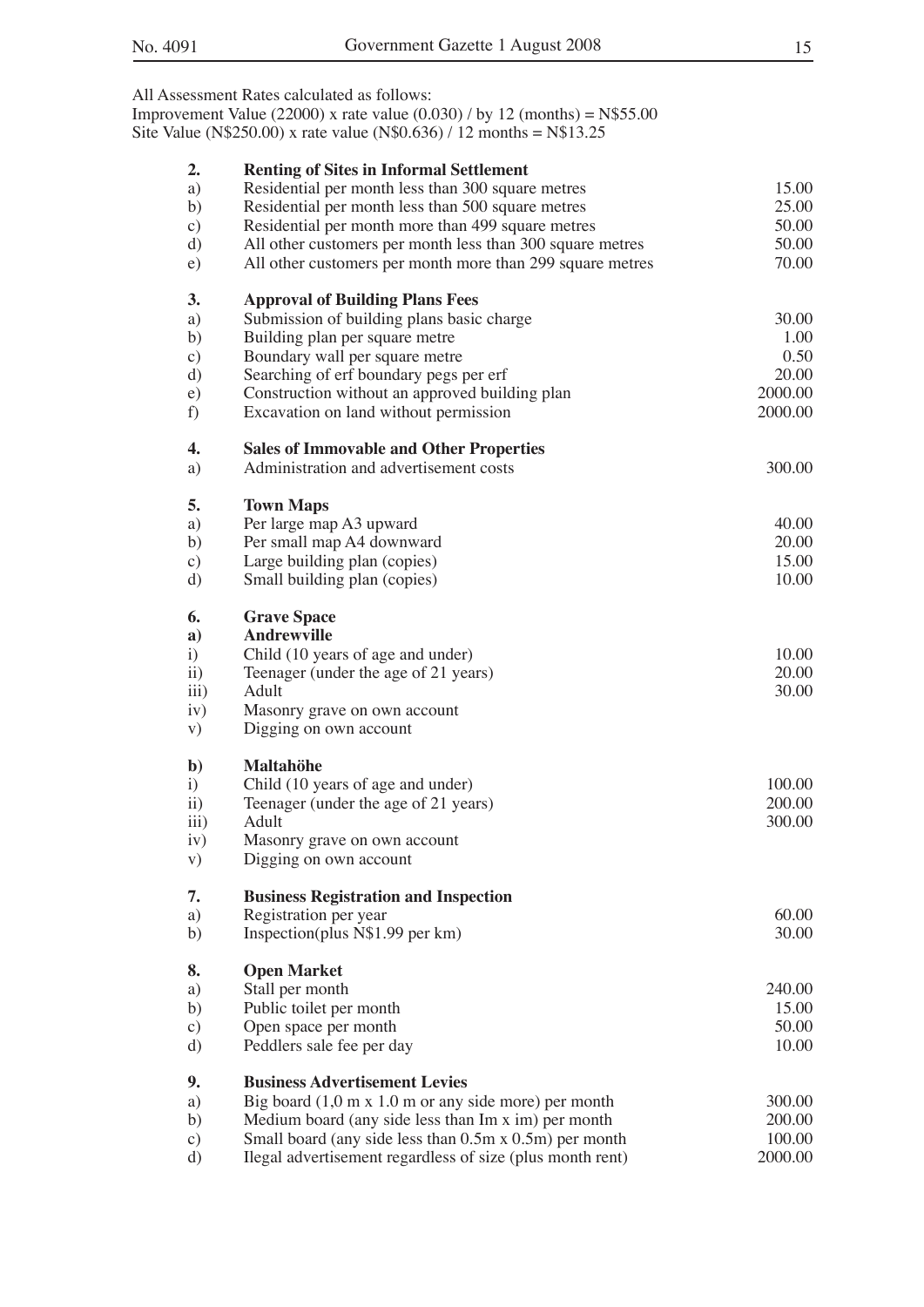|    | 10.              | <b>Renting of Council Movable and Immovable Properties</b> |         |
|----|------------------|------------------------------------------------------------|---------|
|    | a)               | Abattoir (per tendering processes)                         |         |
|    | b)               | Swimmingpool (per tendering processes)                     |         |
|    | $\circ$ )        | Council houses (C) (3 bedrooms)                            | 150.00  |
|    | d)               | Council houses (B) (2 bedrooms)                            | 100.00  |
|    | $\epsilon$ )     | Council houses (A) (1 bedroom)                             | 75.00   |
|    | f)               | Council houses (D) (more than 4 bedrooms)                  | 200.00  |
|    | g)               | Council houses (E) (1 bedroom)                             | 50.00   |
|    | h)               | Council Single room                                        | 35.00   |
|    | $\ddot{1}$       | Social houses (pensioners and distitutes)                  | 50.00   |
|    | j)               | Social housing (other customers)                           | 120.00  |
|    | 11.              | <b>Hiring Council Recreation and Sporting Facilities</b>   |         |
|    | b)               | Swimmingpool (per day)                                     | 300.00  |
|    | $\circ$ )        | Any sporting facilities (other than soccer per day)        | 100.00  |
|    | d)               | Soccer facilities (per day during tournaments)             | 450.00  |
|    | e)               | Soccer facilities (per day)                                | 120.00  |
|    | f)               | Any other recreation facilities (per day)                  | 100.00  |
|    | 12.              | <b>Occupational Rent Per Month</b>                         |         |
|    | $\mathbf{a}$     | <b>Informal Area</b>                                       |         |
|    | $\ddot{i}$       | Coca shops                                                 | 15.00   |
|    | $\rm ii)$        | Small business                                             | 50.00   |
|    | $\overline{iii}$ | Medium business                                            | 100.00  |
|    | iv)              | Large business                                             | 300.00  |
|    | V)               | Chain                                                      | 1000.00 |
|    | $\mathbf{b}$     | <b>Formal Area</b>                                         |         |
|    | i)               | Cuca shop                                                  | 50.00   |
|    | $\rm ii)$        | Small business                                             | 150.00  |
|    | $\overline{iii}$ | Medium business                                            | 300.00  |
|    | iv)              | Large business                                             | 600.00  |
|    | V)               | Chain                                                      | 1500.00 |
|    | 13.              | <b>Plant Hire</b>                                          |         |
|    | a)               | Hydro blast per hour (plus N\$5.60 per hour)               | 150.00  |
|    | b)               | Septic tank per hour (plus N\$14.00 per hour)              | 150.00  |
|    | c)               | Excavator Poclain per hour                                 | 400.00  |
|    | d)               | Tractor, trailer per hour                                  | 25.00   |
|    | e)               | Welding plant/machine                                      | 40.00   |
|    | f)               | Water pump per hour                                        | 120.00  |
|    | g)               | Building sand per cubic meter                              | 150.00  |
|    | h)               | Refuse compactor truck per hour                            | 370.00  |
|    | $\ddot{i}$       | Skip container trailer and truck/tractor per month         | 550.00  |
|    | j)               | Tipper truck per load (plus N\$14.00 per km)               | 300.00  |
|    | $\bf k)$         | Grader per hour (plus N\$14.60 per km)                     | 400.00  |
|    | $\left( \right)$ | Backhoe loader per hour (plus N\$12.00 per km)             | 200.00  |
| G. |                  | <b>OTHER CHARGES</b>                                       |         |

1. lnterests on Arrears (0.80% on arrears)

2. Late payment charges (15% on monthly charges)

 $\overline{\phantom{a}}$  , where  $\overline{\phantom{a}}$ 

### **BY ORDER OF THE COUNCIL**

**A. J. /GAWASES CHAIRPERSON MALTAHÖHE VILLAGE COUNCIL**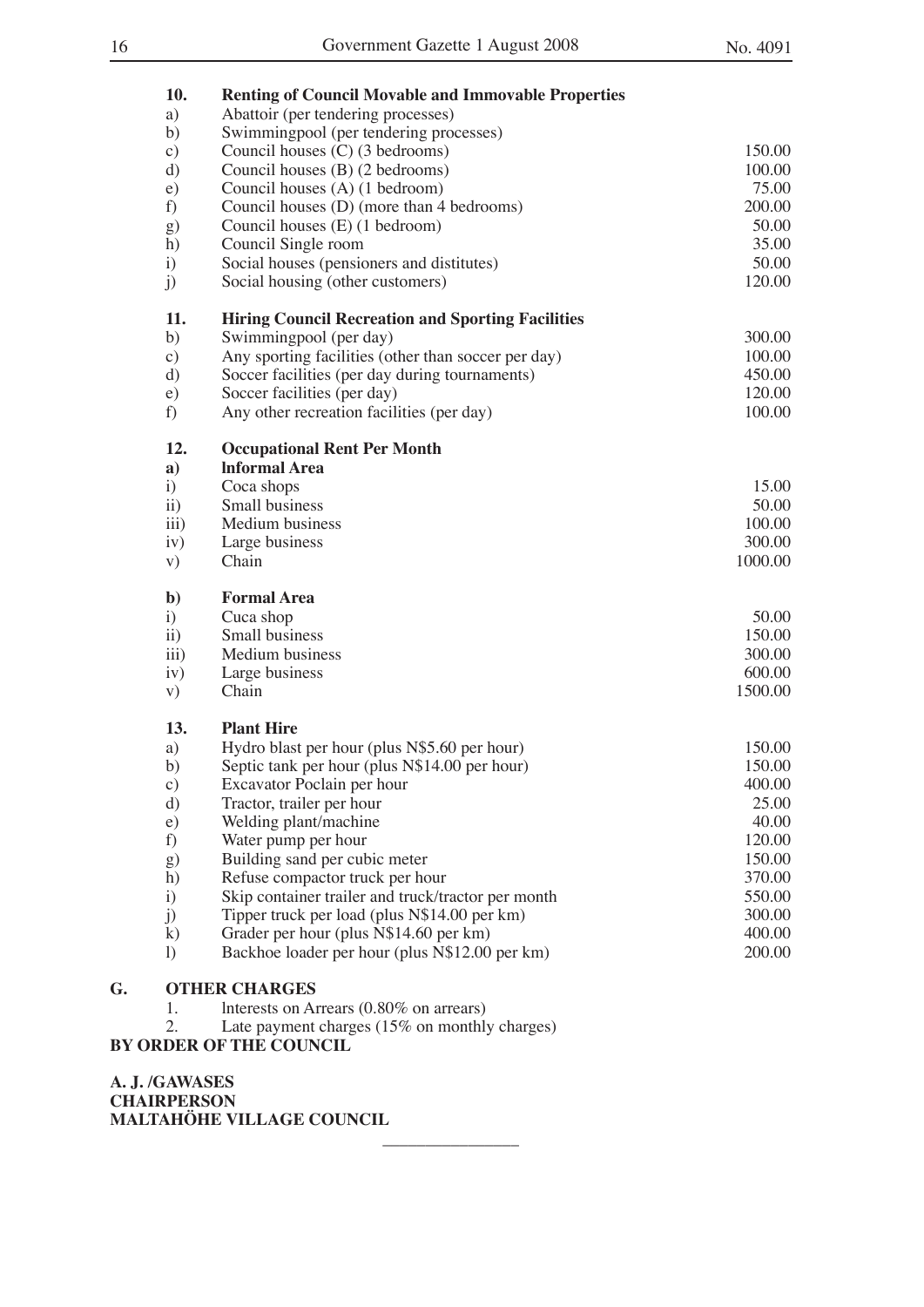### **ARANDIS TOWN COUNCIL**

No. 243 2008

### TARIFFS 2008/2009

| <b>Tariff Description</b>                   | <b>Existing Tariff</b> | <b>Proposed Tariff</b> | Increase %               |
|---------------------------------------------|------------------------|------------------------|--------------------------|
| 1. WATER                                    |                        |                        |                          |
| <b>Basic Charges</b>                        |                        |                        |                          |
| Pensioners                                  |                        |                        |                          |
| Residential Consumers per month             | 39.45                  | 43.40                  | 10.0                     |
| All Other Consumers per month               | 186.33                 | 204.96                 | 10.0                     |
|                                             |                        |                        |                          |
| <b>Unit Charges</b>                         |                        |                        |                          |
| Pensioners                                  | 8.10                   | 8.75                   | 8.0                      |
| Per cubic metre                             | 8.99                   | 9.71                   | 8.0                      |
| Bulk water per cubic metre                  | 8.99                   | 9.71                   | 8.0                      |
|                                             |                        |                        |                          |
| <b>Service Fees</b>                         |                        |                        |                          |
| Connection deposit - Residential Consumers  | 352.35                 | 387.59                 | 10.0                     |
| Connection deposit - Other Consumers        | 474.32                 | 521.75                 | 10.0                     |
| Disconnection/Reconnection charges          | 94.86                  | 104.35                 | 10.0                     |
| Reconnection fee                            | 94.86                  | 104.35                 | 10.0                     |
| Late payment on outstanding balance         | 0.20                   | 0.20                   |                          |
|                                             |                        |                        |                          |
| <b>Call Out Fees</b>                        |                        |                        |                          |
| Repairing of metres - Consumer fault        | 73.92                  | 81.31                  | 10.0                     |
|                                             |                        |                        |                          |
| <b>Other Charges</b>                        |                        |                        |                          |
| Semi purified water/M <sup>3</sup>          | 4.00                   | 4.40                   | 10.0                     |
| Vandalism                                   | 2,000.00               | 2,000.00               |                          |
| Illegal connection                          | 2,000.00               | 2,000.00               |                          |
|                                             |                        |                        |                          |
| 3. SANITATION                               |                        |                        |                          |
| <b>Domestic and Garden Refuse Removal</b>   |                        |                        |                          |
| Domestic refuse, once a week                | 61.61                  | 67.77                  | $10.0\,$                 |
| Other Consumers, once a week                | 70.95                  | 78.05                  | 10.0                     |
| Garden refuse - Domestic consumers per load | 70.95                  | 78.05                  | $10.0$                   |
| Garden refuse - Other consumers per load    | 108.22                 | 119.04                 | $10.0$                   |
| Refuse Bags                                 | 1.00                   | 1.00                   | $\overline{\phantom{a}}$ |
| <b>Illegal Dumping</b>                      | 2,000.00               | 2,000.00               |                          |
|                                             |                        |                        |                          |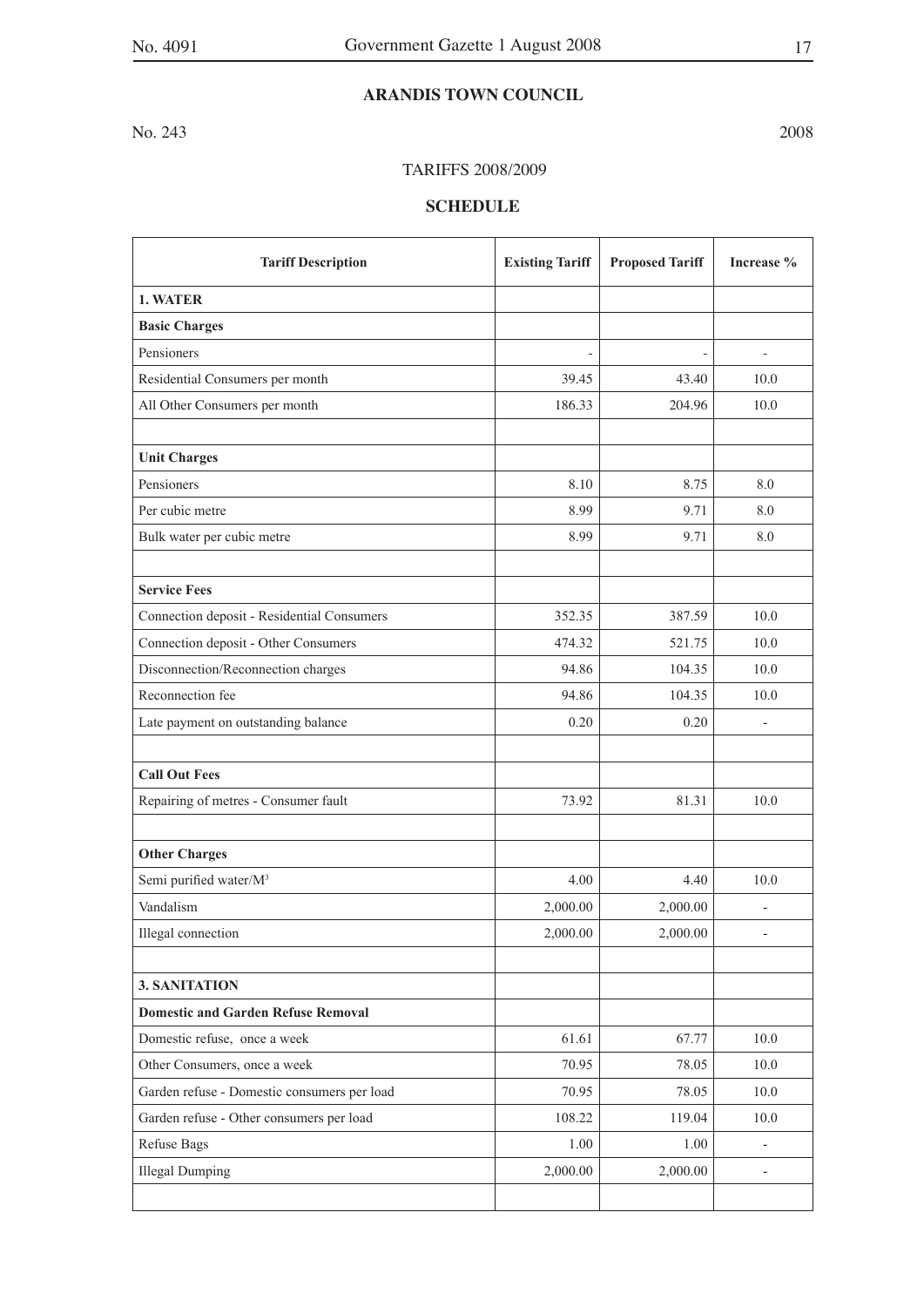| <b>Cutting and Removal of Trees</b>                           |          |          |                          |
|---------------------------------------------------------------|----------|----------|--------------------------|
| Small trees or bushes                                         | 40.66    | 44.73    | 10.0                     |
| <b>Big Trees</b>                                              | 67.76    | 74.54    | 10.0                     |
|                                                               |          |          |                          |
| Sewerage                                                      |          |          |                          |
| Residential basic per month                                   | 75.03    | 82.53    | 10.0                     |
| All Other Consumers basic per month                           | 75.03    | 82.53    | 10.0                     |
|                                                               |          |          |                          |
| <b>Services</b>                                               |          |          |                          |
| De-blocking of drains                                         | 115.19   | 126.71   | 10.0                     |
|                                                               |          |          |                          |
| <b>Fitness Certificates</b>                                   |          |          |                          |
| Hawkers per year                                              | 54.21    | 59.63    | 10.0                     |
| Business per year                                             | 169.40   | 186.34   | 10.0                     |
|                                                               |          |          |                          |
| 4. POUND                                                      |          |          |                          |
| Dog License                                                   |          |          |                          |
| Registration - female dogs (un-spayed)                        | 33.88    | 37.27    | 10.0                     |
| Registration - female dogs (spayed)                           | 20.33    | 22.36    | 10.0                     |
| Registration of male dogs                                     | 20.33    | 22.36    | 10.0                     |
|                                                               |          |          |                          |
| 5. PROPERTY MANAGEMENT                                        |          |          |                          |
| Levies on all erven (Town)                                    |          |          |                          |
| On site Valuation                                             | 0.05082  | 0.05590  | 10.0                     |
| On improvement value                                          | 0.00519  | 0.00571  | 10.0                     |
|                                                               |          |          |                          |
| <b>Building Plans</b>                                         |          |          |                          |
| <b>Basic Charges</b>                                          |          |          |                          |
| Normal Residential                                            | 162.62   | 178.88   | 10.0                     |
| Residential Built Together                                    | 81.31    | 89.44    | 10.0                     |
| <b>Business</b>                                               | 243.94   | 268.33   | 10.0                     |
|                                                               |          |          |                          |
| Approval of Building Plans per M <sup>2</sup>                 |          |          |                          |
| Normal Residential                                            | 2.71     | 2.98     | $10.0\,$                 |
| Residential Built Together                                    | 2.03     | 2.23     | 10.0                     |
| <b>Business</b>                                               | 4.07     | 4.48     | 10.0                     |
| Alteration/Additional (Boundary Wall etc.) per M <sup>2</sup> |          |          |                          |
| Normal Residential                                            | 2.03     | 2.23     | $10.0\,$                 |
| Residential Built Together                                    | 1.36     | 1.50     | 10.0                     |
| <b>Business</b>                                               | 2.71     | 2.98     | 10.0                     |
| Illegal construction without approval plan                    | 2,000.00 | 2,000.00 | $\overline{\phantom{a}}$ |
|                                                               |          |          |                          |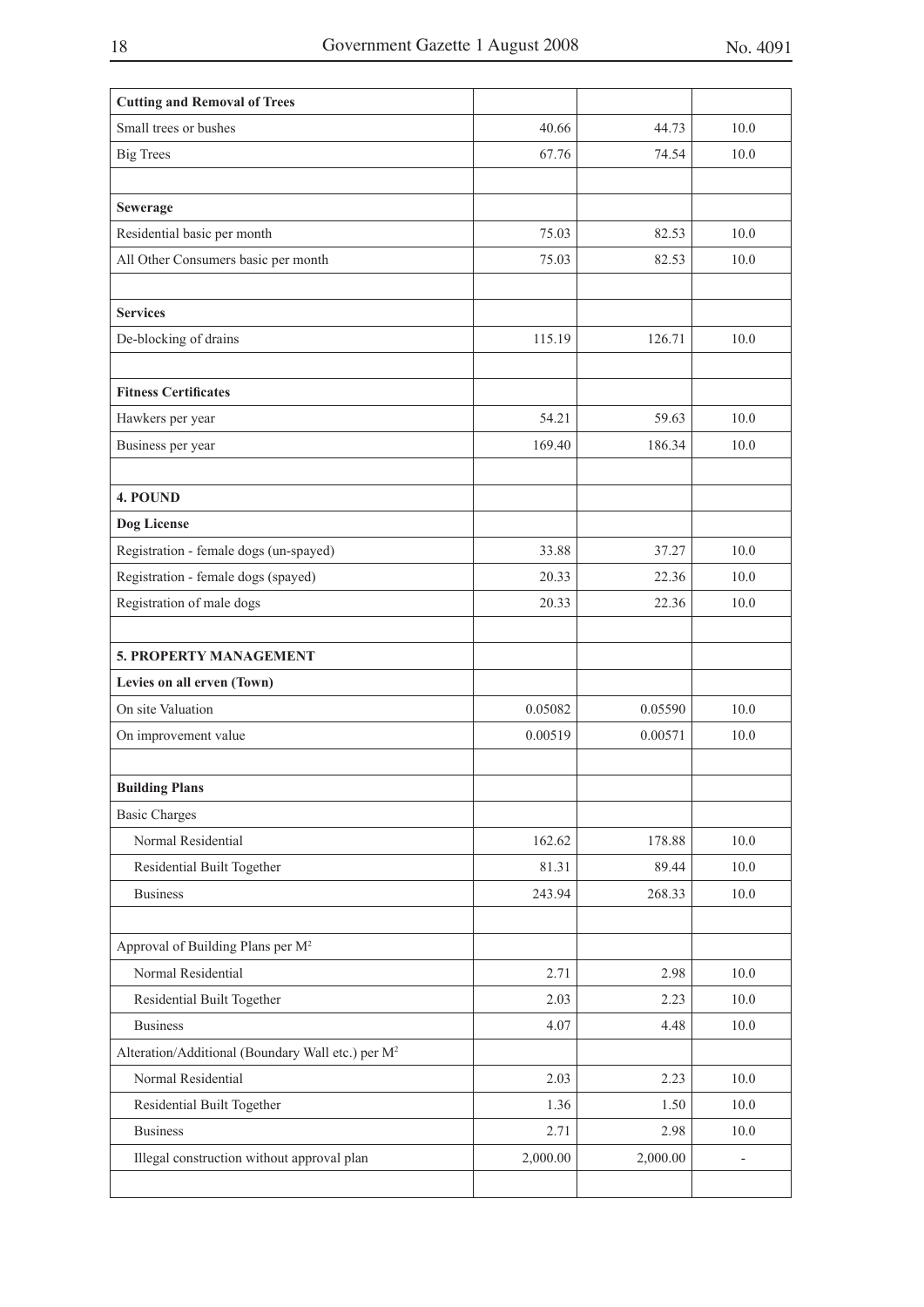| <b>Business Buildings</b>                         |        |        |        |
|---------------------------------------------------|--------|--------|--------|
| Inspection Fees (per year)                        | 67.76  | 74.54  | 10.0   |
| <b>Registration Fees</b>                          | 203.28 | 223.61 | 10.0   |
|                                                   |        |        |        |
| <b>Services</b>                                   |        |        |        |
| Issuing of valuation certificates                 | 203.28 | 223.61 | 10.0   |
| Issuing of clearance certificates                 | 27.10  | 29.81  | 10.0   |
|                                                   |        |        |        |
| <b>Graves Space</b>                               |        |        |        |
| Per Child Grave                                   | 51.43  | 56.57  | 10.0   |
| Per Adult Grave                                   | 85.72  | 94.29  | 10.0   |
| Digging of grave is on purchasers account         |        |        |        |
|                                                   |        |        |        |
| <b>Business</b>                                   |        |        |        |
| Registration of Business                          | 98.39  | 108.23 | 10.0   |
| Inspection of Business                            | 49.20  | 54.12  | 10.0   |
| Fine - late registration per day                  | 5.00   | 5.50   |        |
|                                                   |        |        |        |
| <b>Renting of Town Hall</b>                       |        |        |        |
| Wedding Receptions and Similar Functions          |        |        |        |
| 11h00 to 24h00                                    | 327.96 | 360.76 | 10.0   |
| Every hour after 24h00                            | 49.19  | 54.11  | 10.0   |
| Deposit which is refundable                       | 223.61 | 245.97 | 10.0   |
|                                                   |        |        |        |
| Dances & Similar Functions                        |        |        |        |
| 11h00 to 24h00                                    | 409.95 | 450.95 | 10.0   |
| Every hour after 24h00                            | 81.99  | 90.19  | 10.0   |
| Deposit which is refundable                       | 223.61 | 245.97 | $10.0$ |
|                                                   |        |        |        |
| Dramatic Performance, Concert & Similar Functions |        |        |        |
| Professional                                      | 163.98 | 180.38 | 10.0   |
| Amateur                                           | 98.39  | 108.23 | 10.0   |
| <b>Educational Institutions</b>                   | 65.59  | 72.15  | 10.0   |
| Use of Stage for Rehearsal                        | 24.60  | 27.06  | $10.0$ |
| Deposit which is refundable                       | 74.54  | 81.99  | $10.0$ |
| Public Meetings, Conferences, Lectures            |        |        |        |
| By Day                                            | 81.99  | 90.19  | 10.0   |
| By Night                                          | 131.18 | 144.30 | 10.0   |
| Deposit which is refundable                       | 74.54  | 81.99  | $10.0$ |
|                                                   |        |        |        |
| Religious Gatherings                              |        |        |        |
| By Day                                            | 65.59  | 72.15  | $10.0$ |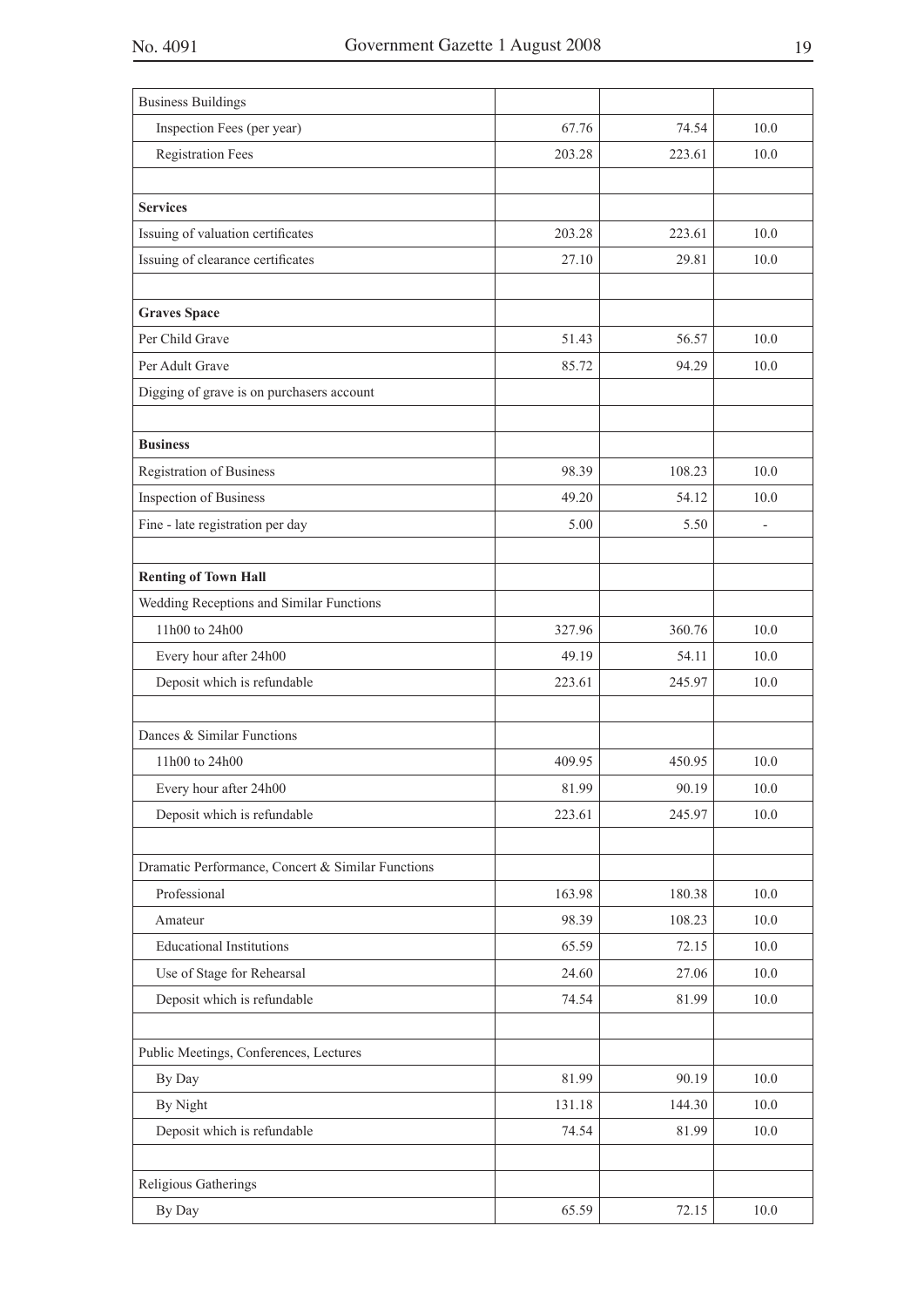| By Night                       | 98.39    | 108.23   | 10.0 |
|--------------------------------|----------|----------|------|
| Deposit which is refundable    | 74.54    | 81.99    | 10.0 |
|                                |          |          |      |
| Cinematographical Shows        |          |          |      |
| By Day                         | 131.18   | 144.30   | 10.0 |
| By Night                       | 163.98   | 180.38   | 10.0 |
| Deposit which is refundable    | 149.07   | 163.98   | 10.0 |
|                                |          |          |      |
| Sporting Events                |          |          |      |
| Professional                   | 163.98   | 180.38   | 10.0 |
| Amateur                        | 122.98   | 135.28   | 10.0 |
| Deposit which is refundable    | 74.54    | 81.99    | 10.0 |
|                                |          |          |      |
| Exhibitions                    |          |          |      |
| By Day                         | 131.18   | 144.30   | 10.0 |
| By Night                       | 163.98   | 180.38   | 10.0 |
| Deposit which is refundable    | 149.07   | 163.98   | 10.0 |
|                                |          |          |      |
| <b>Rentals Houses</b>          |          |          |      |
| Code 1                         | 107.58   | 120.49   | 12.0 |
| Code 2                         | 131.34   | 147.10   | 12.0 |
| Code 3                         | 305.17   | 341.79   | 12.0 |
| Code 4                         | 391.23   | 438.17   | 12.0 |
| Type 1                         | 263.84   | 295.50   | 12.0 |
| Type 2                         | 307.61   | 344.52   | 12.0 |
| Type 3                         | 351.51   | 393.69   | 12.0 |
| Type 4                         | 509.69   | 570.86   | 12.0 |
| Type 5                         | 597.92   | 669.67   | 12.0 |
| Type 6                         | 668.08   | 748.25   | 12.0 |
| Type 7                         | 719.51   | 805.85   | 12.0 |
| Type 8                         | 743.28   | 832.48   | 12.0 |
| Type 9                         | 766.48   | 858.46   | 12.0 |
|                                |          |          |      |
| <b>Rentals Other Buildings</b> |          |          |      |
| Code 20                        | 1,881.60 | 2,107.39 | 12.0 |
| Code 21                        | 225.79   | 252.89   | 12.0 |
| Code 22                        | 687.54   | 770.04   | 12.0 |
| Code 23                        | 301.06   | 337.18   | 12.0 |
| Code 24                        | 451.58   | 505.77   | 12.0 |
| Code 25                        | 439.04   | 491.72   | 12.0 |
| Code 26                        | 216.38   | 242.35   | 12.0 |
| Code 27                        | 3,464.16 | 3,879.86 | 12.0 |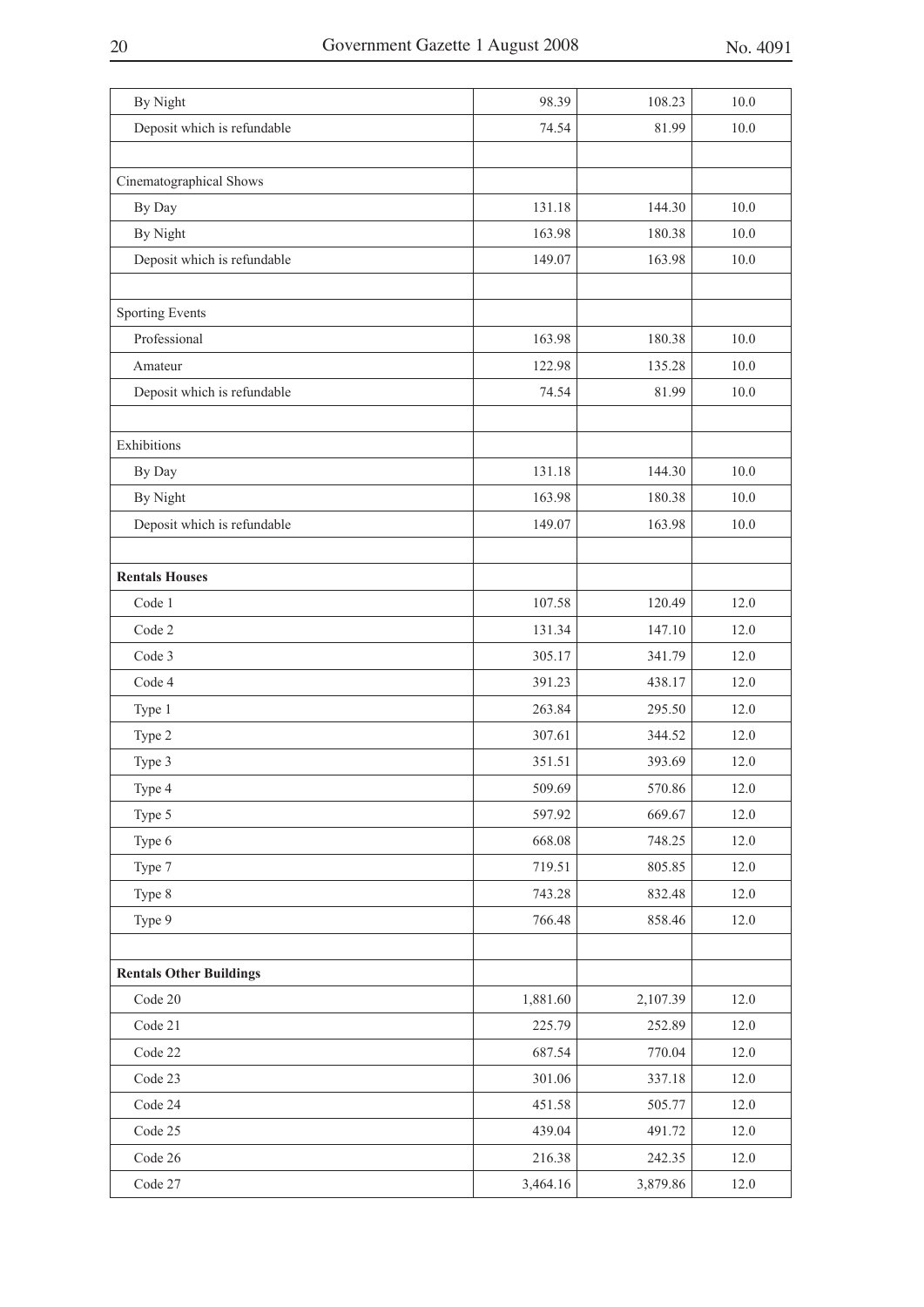| Code 28                             | 3,464.16                 | 3,879.86                 | 12.0                     |
|-------------------------------------|--------------------------|--------------------------|--------------------------|
| Code 29                             | 752.64                   | 842.96                   | 12.0                     |
| Code 30                             | 3,136.00                 | 3,512.32                 | 12.0                     |
| Code 38                             | 280.00                   | 313.60                   | 12.0                     |
| Code 39                             | 351.23                   | 393.38                   | 12.0                     |
| Code 40                             | 2,016.69                 | 2,258.69                 | 12.0                     |
| Code 41                             | 1,035.67                 | 1,159.95                 | 12.0                     |
| Code 42                             | 423.71                   | 474.56                   | 12.0                     |
| Code 53                             | 1,264.69                 | 1,416.45                 | 12.0                     |
| Code 57                             | 1,881.60                 | 2,107.39                 | 12.0                     |
|                                     |                          |                          |                          |
| <b>6. SPORTS STADIUM</b>            |                          |                          |                          |
| Fees paid annually                  |                          |                          |                          |
| Schools                             | $\overline{\phantom{a}}$ | $\overline{\phantom{0}}$ | $\overline{a}$           |
| Clubs                               | $\overline{\phantom{a}}$ | $\overline{\phantom{a}}$ |                          |
| Other Organizations(per function)   | $\overline{\phantom{a}}$ | $\overline{\phantom{0}}$ | $\overline{\phantom{0}}$ |
|                                     |                          |                          |                          |
| Floodlighting                       |                          |                          |                          |
| Basic Levy per day or part of day   | $\overline{\phantom{a}}$ | $\qquad \qquad -$        | $\overline{\phantom{0}}$ |
| Basic Levy per hour or part of hour | $\overline{\phantom{a}}$ |                          | $\overline{a}$           |
|                                     |                          |                          |                          |
| 7. FIRE BRIGADE                     |                          |                          |                          |
| Monthly Levy                        | 1.00                     | 1.00                     |                          |
|                                     |                          |                          |                          |

### **BANK OF NAMIBIA**

 $\overline{\phantom{a}}$  , where  $\overline{\phantom{a}}$ 

No. 244 2008

#### STATEMENT OF ASSETS AND LIABILITIES AS AT CLOSE OF BUSINESS ON 29 FEBRUARY 2008

|                                                                |                                                           | 30-06-08<br><b>N\$</b>                      | $31 - 05 - 08$<br><b>N\$</b>                |
|----------------------------------------------------------------|-----------------------------------------------------------|---------------------------------------------|---------------------------------------------|
| <b>ASSETS</b>                                                  |                                                           |                                             |                                             |
| External:                                                      |                                                           |                                             |                                             |
| Rand Cash                                                      | <b>IMF</b> - Special Drawing Rights                       | 156,076,316<br>252,737                      | 138,862,788<br>242,474                      |
| Investments                                                    | - Rand Currency<br>- Other Currency<br>- Interest Accrued | 2,497,239,895<br>6,975,868,287<br>3,175,722 | 2,245,468,941<br>7,007,785,876<br>7,130,139 |
| Domestic:                                                      |                                                           |                                             |                                             |
| <b>Currency Inventory Account</b><br><b>Loans and Advances</b> |                                                           | 22,174,696<br>1,012,876,625                 | 22,745,706<br>913,530,182                   |